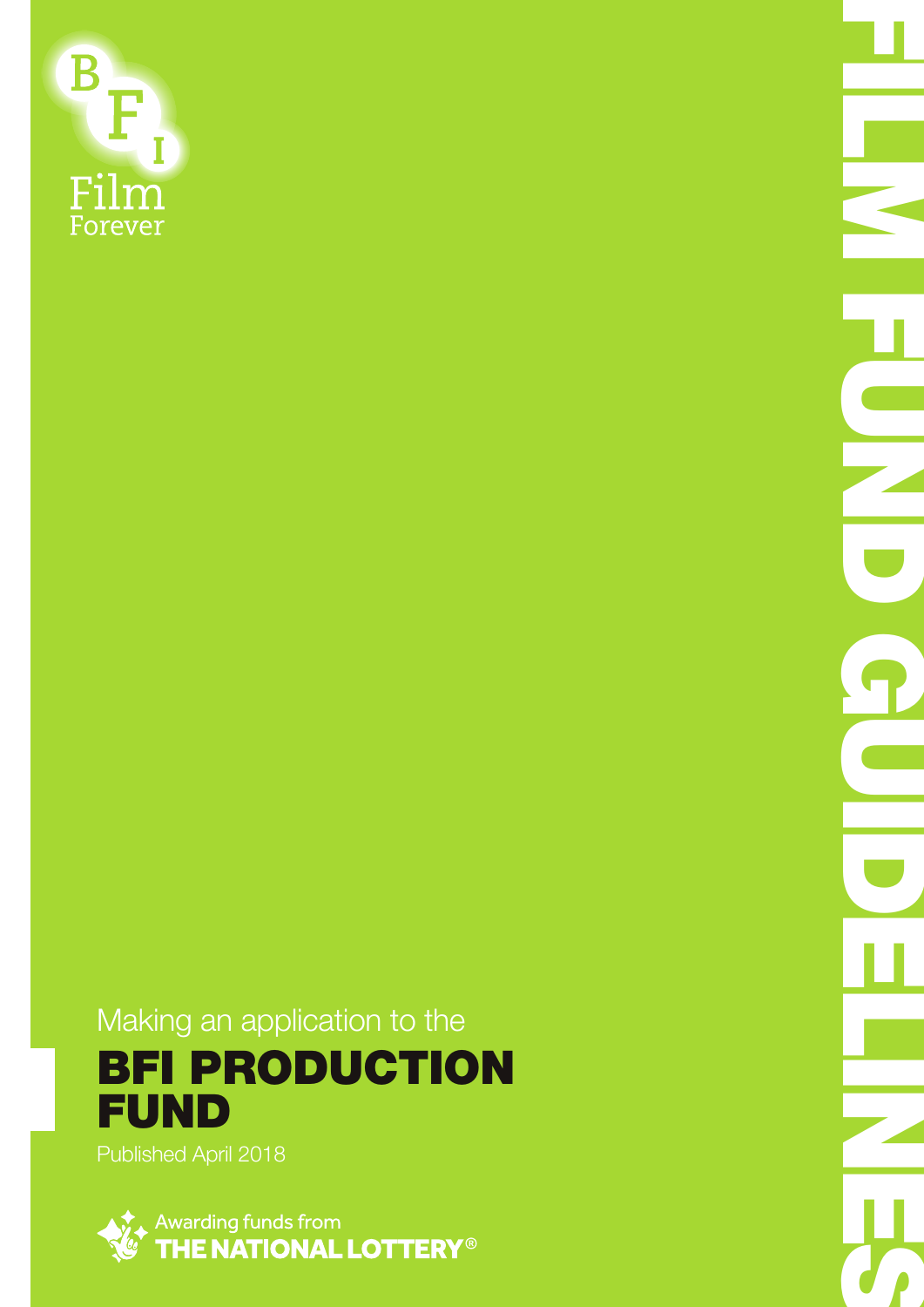# CONTENTS

| <b>INTRODUCTION</b>                                    | 3                       |
|--------------------------------------------------------|-------------------------|
| <b>CAN I APPLY?</b>                                    | $\overline{\mathbf{5}}$ |
| <b>WHAT CAN I APPLY FOR?</b>                           | 7                       |
| <b>HOW DO I MAKE AN APPLICATION?</b>                   | 13                      |
| <b>WHAT HAPPENS TO MY APPLICATION?</b>                 | 18                      |
| <b>FEEDBACK</b>                                        | 24                      |
| <b>RESUBMISSION</b>                                    | 25                      |
| <b>SUCCESSFUL APPLICATIONS</b>                         | 26                      |
| <b>BFI NATIONAL LOTTERY FUNDING GENERAL CONDITIONS</b> | 29                      |
|                                                        |                         |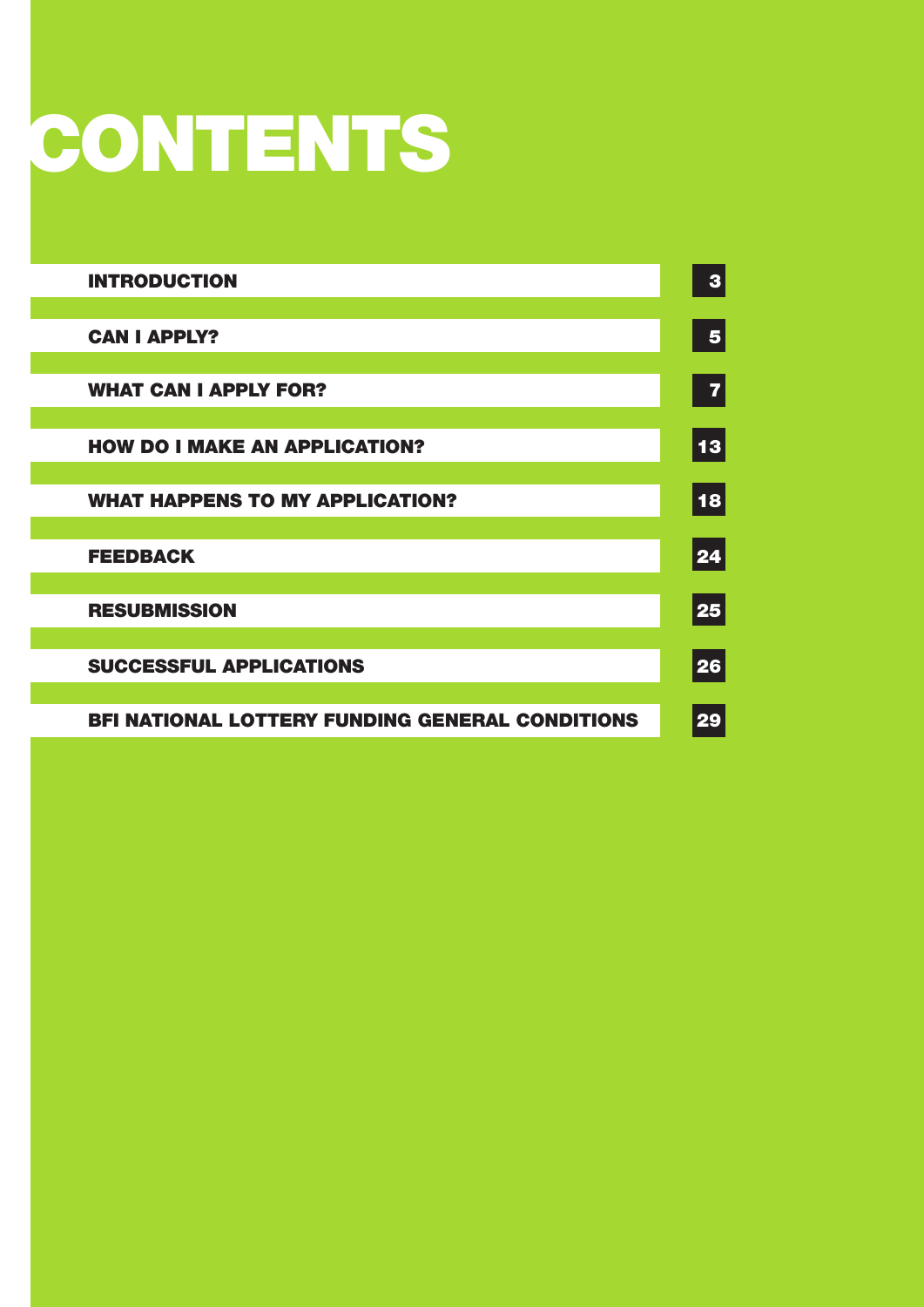# INTRODUCTION

Thank you for your interest in the BFI Production Fund and welcome to our guidelines. Please read them carefully before applying as they include important information as well as useful links to other programmes that may be of interest to you.

We invest National Lottery funds in original filmmaking from adventurous storytellers, with a focus on projects which respond to our core objectives which are to support:

- The early careers of ambitious filmmakers
- Work with cultural relevance or progressive ideas
- **Filmmaking that takes risks on talent, form and content, where the** more commercial sector cannot
- Work that recognises the quality of difference in perspective, in talent, in recruitment
- **An increase in the number of active projects originated by** filmmakers outside London & the South East.

We believe that, in order to have a healthy, resilient and world-class film industry, we need to invest in, develop and promote the best talent we have in the UK. This means that diversity sits at the heart of our decisionmaking. We recognise the ability of diversity to raise the bar and set the standard, and one of our funding priorities is to support projects that seek to increase the diversity of the UK's film industry.

We have developed the BFI Diversity Standards to gauge the ability of projects to contribute to these aims. We ask applicants to embrace these Standards and explore the implications and opportunities of working with a more diverse workforce, not just for their productions but for the industry as a whole.

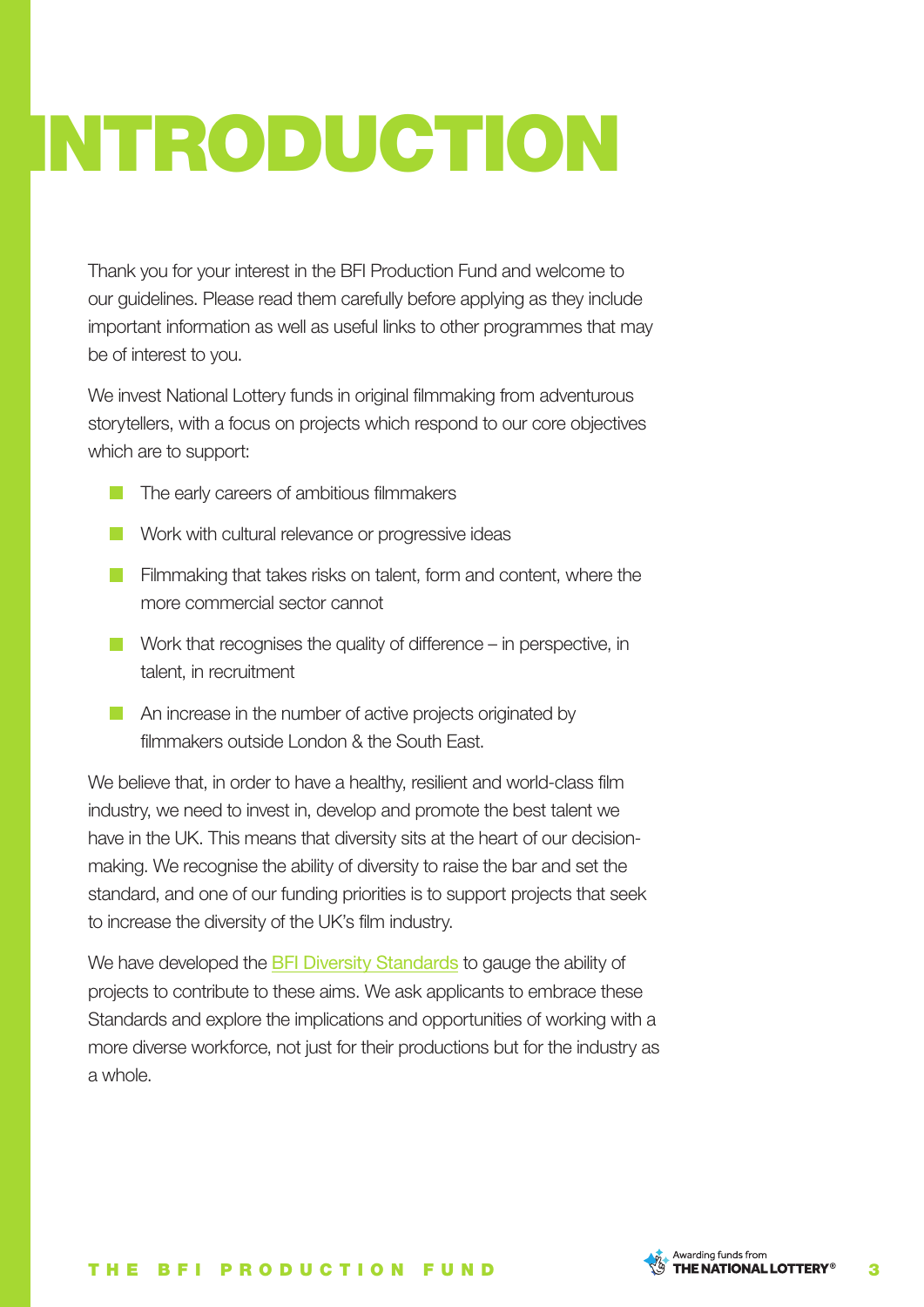The BFI's Production Fund, covered by these guidelines, is intended for projects that are unlikely to be fully commercially financed and would therefore benefit from National Lottery support. We aim to award funding to distinctive fiction film projects across a range of genres, approaches and perspectives, and typically invest in around 15 to 20 projects a year, including a significant number of first and second features.

In order to apply for production funding, your team needs to include a director and a writer (who can be the same person) and at least one dedicated producer who is neither the director or writer. Applications must be made by the lead producer on the project.

For projects without a producer, or filmmakers without demonstrable experience (e.g. in short film), or relevant experience in another medium (such as TV), we encourage you to consider whether the opportunities available through the BFI NETWORK, our UK-wide programme for new and emerging filmmakers, might be more suitable. As part of our BFI2022 strategy, the BFI NETWORK is growing. Please visit the **dedicated website** to see how we and our partners across the UK might be able to support you and your ideas.

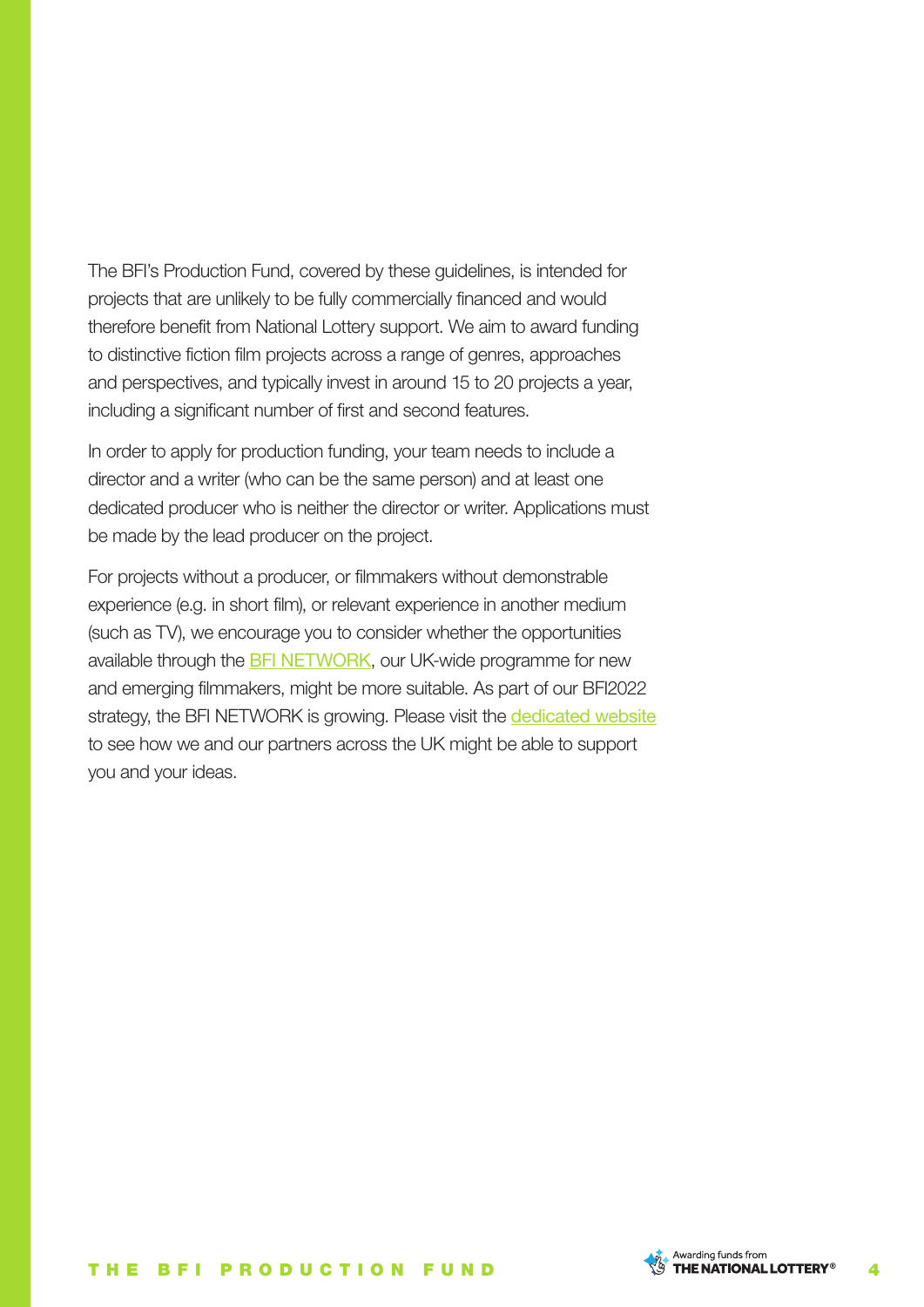# CAN I APPLY?

The BFI Production Fund is intended for live action and animated fiction films.

If your film is a Documentary, please visit the BFI website's **Funding for** Documentaries page.

We are unable to provide funding for filmed productions such as a theatre show, filmed sporting or music event, artist installation work, or material intended primarily for broadcast television.

However, you may be eligible for funding from The Arts Council so should check their guidelines for England, Northern Ireland, Scotland and Wales.

Applications to the BFI Production Fund must be made by the project's dedicated producer. We are unable to provide production funding for writers and directors without a producer.

Production Fund awards are recoupable by the BFI. Subject to conditions, some of those recouped funds may be held in a BFI Locked Box for the benefit of the filmmakers (producer, writer and director) to use for future filmmaking activities. The purpose of the BFI Locked Box is to reward success, ensure revenue from successful BFI backed films is invested directly back into the British film industry, and reduce reliance on National Lottery funds.

If you have a BFI Locked Box, which is accumulating funds from other BFI funded projects, you should tell us this in your application. If you have, or are likely to have more than £20,000 accrued in a BFI Locked Box at the point of financial closing of your new film, we will require you to invest all sums over £20,000 in the project ahead of additional funding from the BFI. Please read our BFI Locked Box fact sheet for further details.

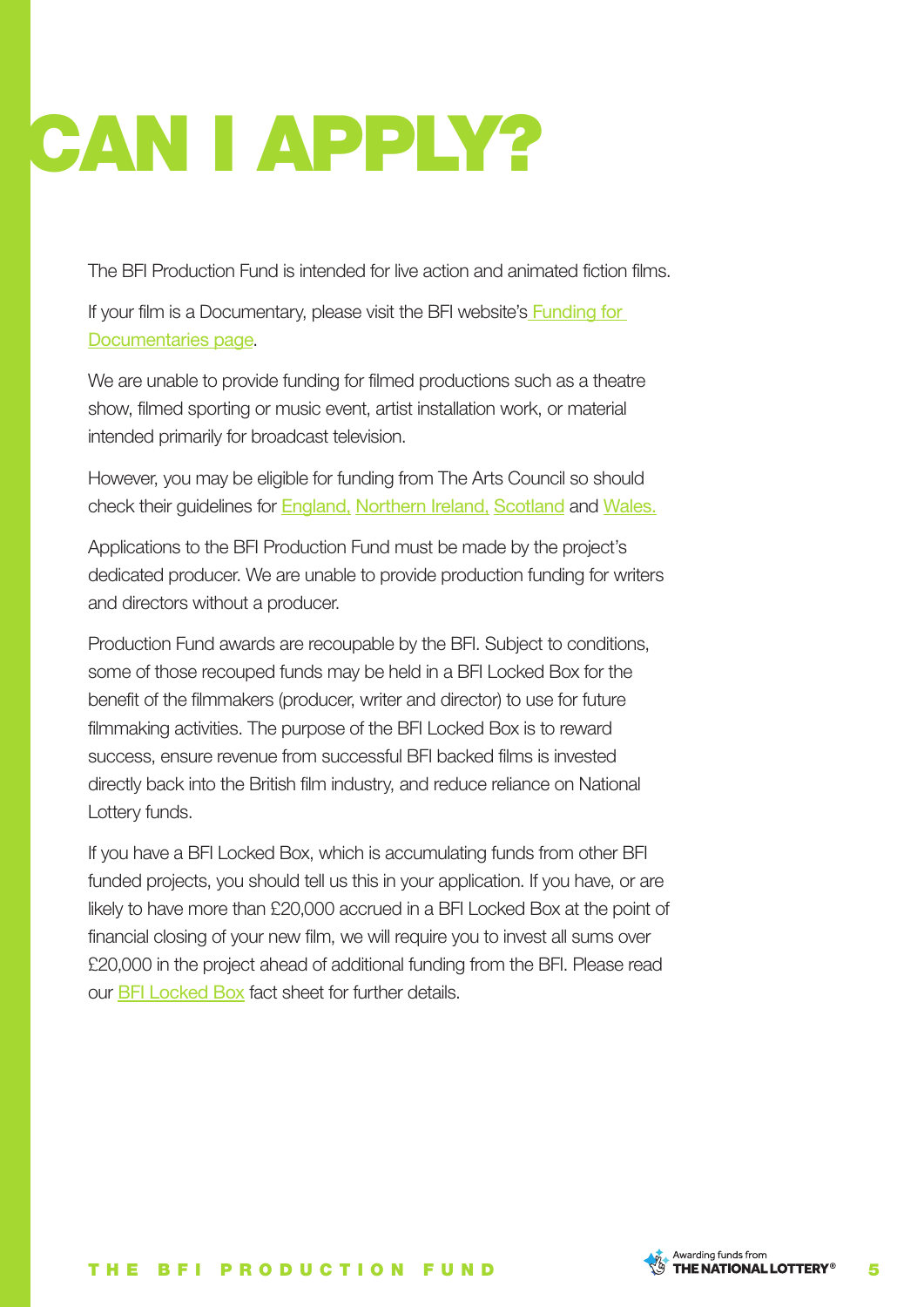To be eligible to apply to the BFI Production Fund, you must be able to tick all of the following statements before submitting an application for funding.

| <b>MY FILM IS A 'SINGLE PROJECT' WORK OF FICTION IN LIVE ACTION</b><br>OR ANIMATION WHICH WILL BE AT LEAST 60 MINUTES IN LENGTH.<br>(IF YOUR FILM IS BELOW 60 MINUTES YOU SHOULD VISIT THE BFI<br><b>NETWORK WEBSITE)</b>                                                             |  |
|---------------------------------------------------------------------------------------------------------------------------------------------------------------------------------------------------------------------------------------------------------------------------------------|--|
| I AM THE PRODUCER OF THE PROJECT (ACTING ONLY AS<br>THE PRODUCER, NOT WRITER OR DIRECTOR) AND HAVE A<br><b>DEMONSTRABLE ABILITY TO DRIVE A PROJECT THROUGH</b><br><b>PRODUCTION TO DELIVERY.</b>                                                                                      |  |
| THE PRODUCTION BUDGET IS NOT LESS THAN £250,000 AND NOT<br><b>MORE THAN £15,000,000.</b>                                                                                                                                                                                              |  |
| <b>MY TEAM (PRODUCER, WRITER AND DIRECTOR) ARE ALL 18 YEARS</b><br>OF AGE OR OVER.                                                                                                                                                                                                    |  |
| <b>MY APPLICATION IS BEING MADE BY OR THROUGH A COMPANY'</b><br><b>REGISTERED AND CENTRALLY MANAGED IN THE UK OR ANOTHER</b><br><b>STATE OF THE EUROPEAN UNION OR EUROPEAN ECONOMIC AREA.</b>                                                                                         |  |
| <b>MY FILM IS CAPABLE OF OBTAINING A BBFC CERTIFICATE WHICH IS</b><br><b>NO MORE RESTRICTIVE THAN BBFC '18'.</b>                                                                                                                                                                      |  |
| <b>MY FILM IS CAPABLE OF QUALIFYING FOR CERTIFICATION AS A</b><br><b>BRITISH FILM THROUGH:</b><br>I. SCHEDULE 1 TO THE FILMS ACT 1985 (THE CULTURAL TEST <sup>2</sup> );<br>II. ONE OF THE UK'S OFFICIAL CO-PRODUCTION TREATIES; OR<br>III. THE EUROPEAN CONVENTION ON CO-PRODUCTION. |  |
| I HAVE SECURED, OR CAN SECURE, THE RIGHTS (INCLUDING ANY<br><b>UNDERLYING RIGHTS) IN THE IDEA PROPOSED AND WILL BE ABLE</b><br>TO PROVIDE PROOF OF THIS AT A LATER STAGE.                                                                                                             |  |
| I HAVE CONSIDERED HOW MY PROJECT WILL MEET THE BFI<br><b>DIVERSITY STANDARDS.</b>                                                                                                                                                                                                     |  |
| IF, AT THE POINT OF FINANCIAL CLOSING FOR THIS PROJECT, I<br>HAVE MORE THAN £20,000 IN MY BFI LOCKED BOX, I WILL USE THE<br><b>AMOUNT OVER £20,000 AS MY OWN FINANCIAL CONTRIBUTION TO</b><br>THIS PROJECT AND REDUCE THE AMOUNT REQUESTED FROM THE<br><b>BFI COMMENSURATELY.</b>     |  |

 $\frac{1}{2}$ 

If you have read these guidelines thoroughly and are still unsure if you are eligible to apply, please email us at **productioncoordinator@bfi.org.uk** or call the Film Fund on 020 7173 3232.

1 The BFI is not able to offer advice on setting up a company, but advice can be found at Companies House.

2 A summary of how points for the Cultural Test for film are allocated and full guidance on British certification and tax relief can be found on the BFI website at: bfi.org.uk/film-industry/british-certification-tax-relief.

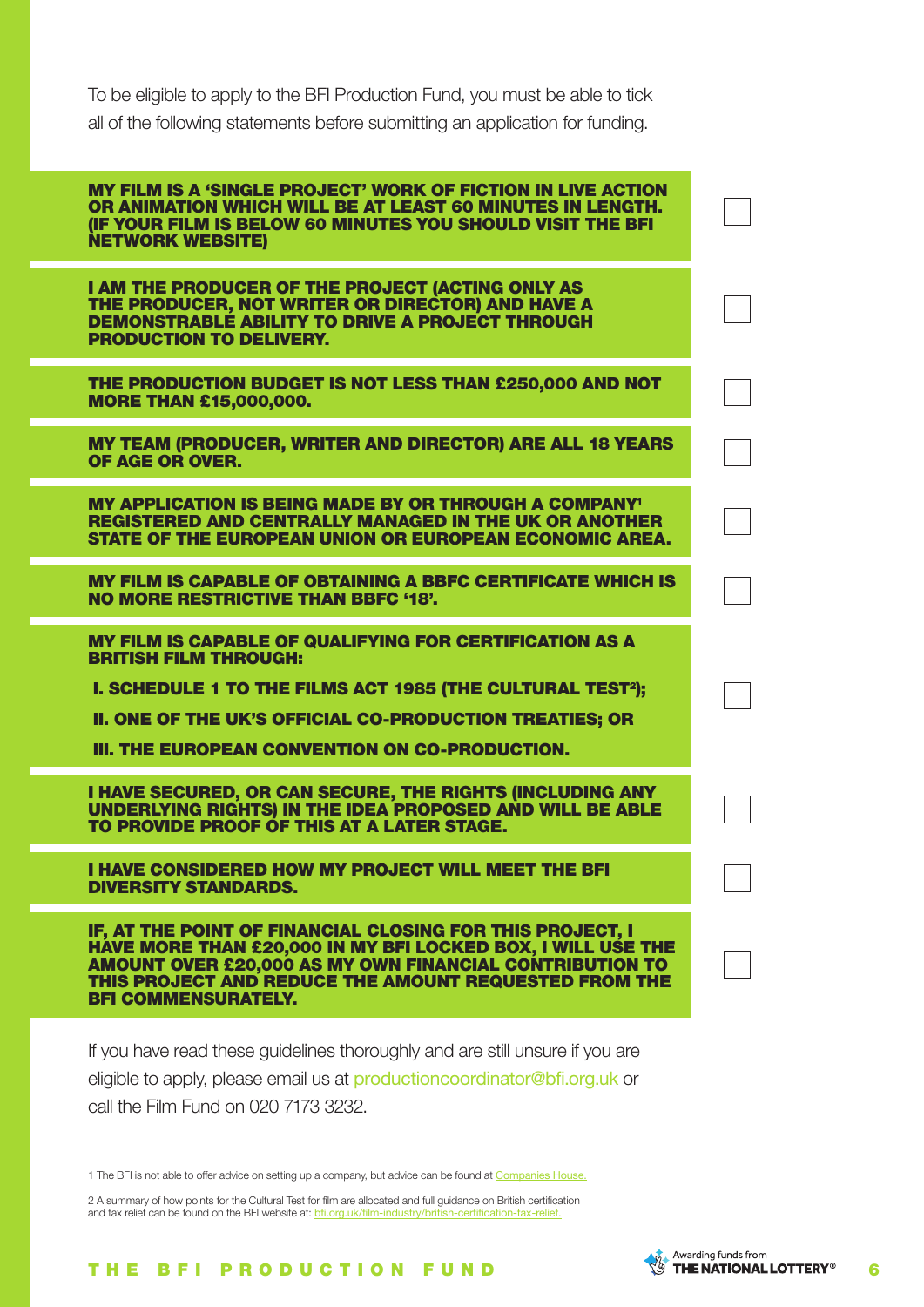## WHAT CAN I APPLY FOR?

As part of your application you will need to state the total budget for your film and the amount you are requesting from the BFI. We encourage being economical with budgets but we still want to ensure that the projects we support are produced in accordance with all applicable UK laws, including in relation to minimum cast and crew payments.

### **THE PRODUCTION PACKAGE**

At the time of application we will require a preliminary production package to include:

- $\blacksquare$  The script
- **An overall timeline for the film to include prep, shoot, post (with at** least 10-12 weeks edit) and a delivery date
- **An industry standard production budget e.g. Movie Magic**
- **An industry standard production schedule**
- A proposed finance plan that matches the budget
- A proposed recoupment schedule.

### **Budget**

You will be required to submit a production budget based on industry norms and market rates. When you submit your production budget it must contain provision for the following costs and expenses:

- **At least national minimum wage for crew**
- **At least equity minimums for cast**
- **Clearance of all rights in the film worldwide in all media in perpetuity** (except for those sums due in respect of music public performance rights)
- Repayment of any BFI Development Awards and/or Vision Award (if applicable)



#### THE BFI PRODUCTION FUND  $\sqrt{9}$  THE MATIONALLOTTERY<sup>®</sup> 7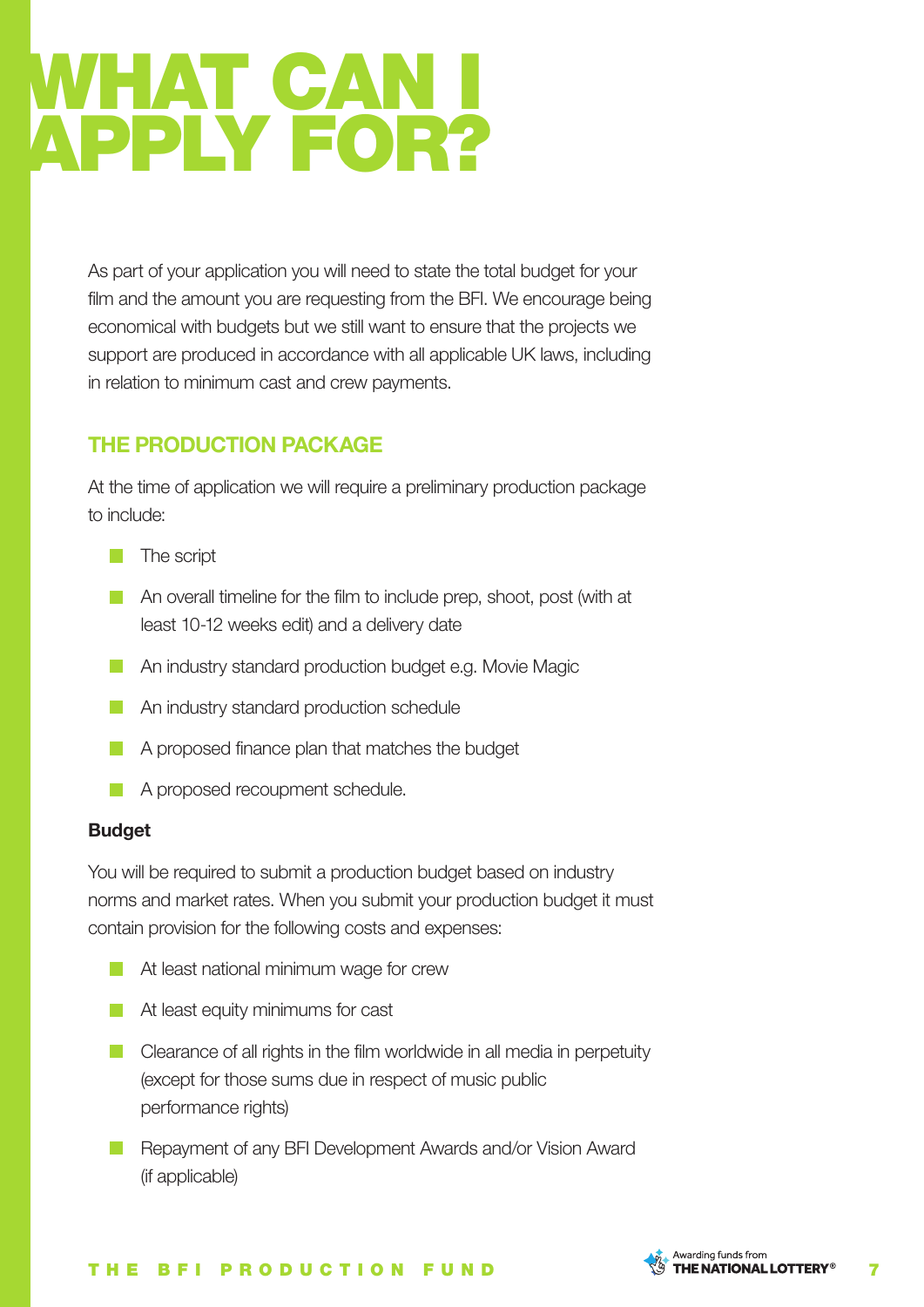- Producer/production fees proportionate to the proposed budget
- **All customary production insurances (including errors and** omissions) on which the BFI will require to be named as an additional insured
- **All the delivery materials (see below) required by BFI including** access materials relating to exhibition to people with sensory impairments or disabilities
- Adequate delivery materials for delivery to an international sales agent and all other financing partners
- **Adequate unit publicity, stills, EPK**
- A mandatory SIF levy of 0.5% of UK core expenditure (subject to the SIF cap)
- Sufficient allowance for accounting and audit costs including those related to the final audit and the UK tax credit
- **Adequate legal costs for the production and financiers**
- **All financing costs**
- **Provision for a completion bond**
- A 10% contingency.

### **Delivery materials for BFI funded films**

Below is a summary of the delivery materials that are required for BFI funded films, the cost of which must be contained in the budget for the film. A more detailed list of delivery requirements is available on request.

#### *Film and Video Materials*

- **1** 1 uncompressed and unencrypted clone of the Digital Cinema Distribution Master ('DCDM') delivered on a portable hard drive
- **1** unencrypted Digital Cinema Package ('DCP') delivered on a CRI or portable hard drive



#### THE BFI PRODUCTION FUND STHENATIONALLOTTERY<sup>®</sup> 8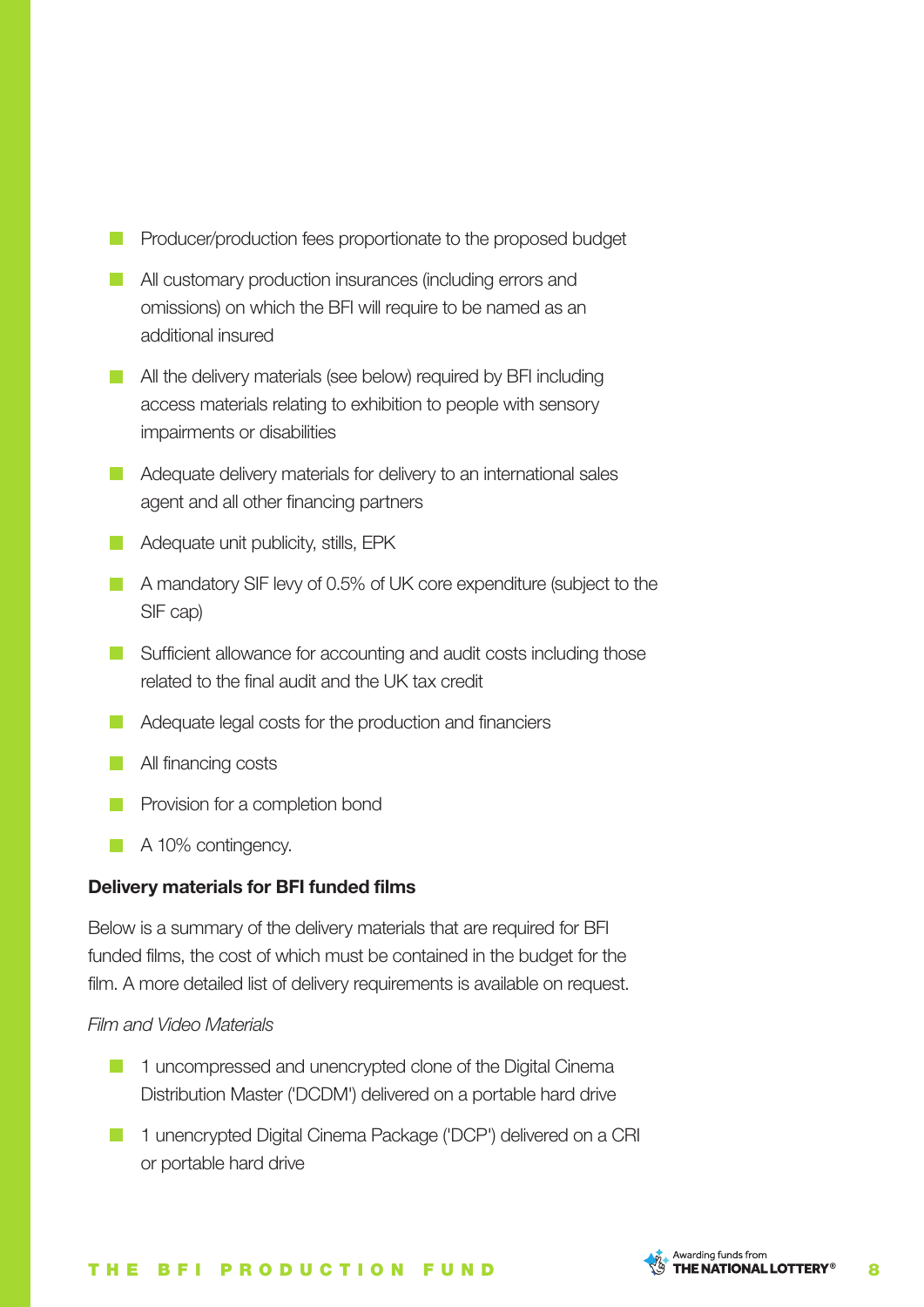- 1 Pro Res 422 (HQ) file ('Pro Res') delivered on portable hard drive or uploaded direct to a secure client account
- **2 PAL DVD copies of the final film**
- **Hard of Hearing ('HOH') subtitle files for all formats/platforms**
- **Audio Description ('AD') tracks for all formats/platforms**
- If any other financier of the film requires 1 (one) 35mm print (final version as used for UK theatrical release) the BFI shall have the option to request delivery to the BFI of 1 (one) 35mm print in addition to that party. If the film has been produced in a foreign-language the print should incorporate dialogue subtitles in the English language.

### **Finance Plan**

You do not need to have all your funding in place before you apply to us but for your application to be eligible for consideration, you will need to have a feasible draft finance plan showing how your film could be funded.

As part of your finance plan you will be required to include an initial calculation of the UK tax credit (if applicable) and any other incentives or subsidies available to the production.

Further guidance on UK film tax relief can be found on the UK Creative industry tax reliefs page of the BFI website.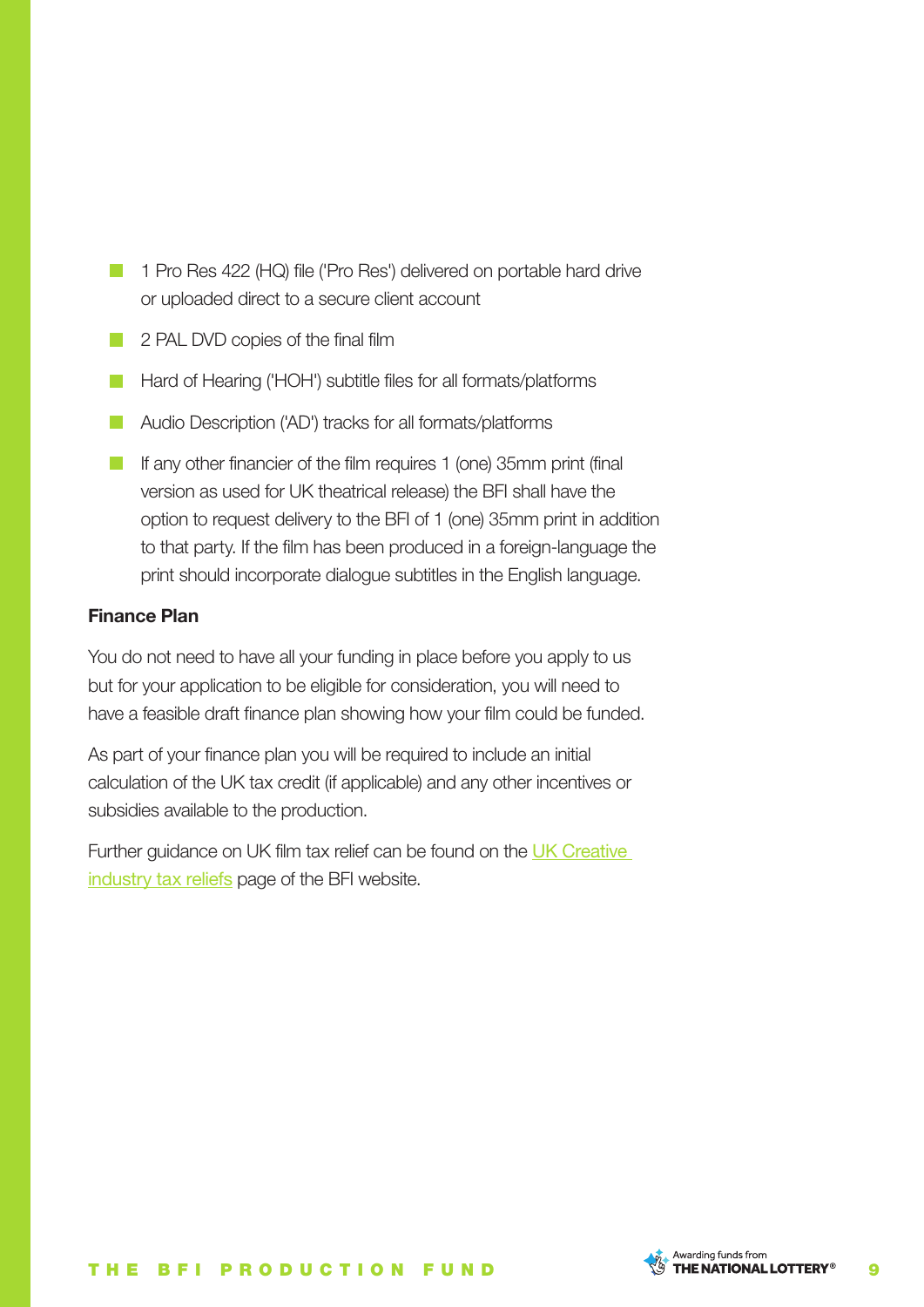### FULL FINANCING

On a limited basis, we are now able to provide a full-financing facility for debut and lower budget films under £750,000. Our decision to fund up to 100% of the production budget (excluding the UK film tax credit, where applicable) will be made at a point after application and during our discussions with you. It will be determined by a number of factors, such as:

- The likelihood of being able to secure alternative sources of upfront financing
- **Time sensitivities of the production schedule**
- Whether the production can be realistically achieved at the proposed budget level.

Even if you think you might require your project to be fully-financed by the BFI, you will still need to submit a draft finance plan with your application which considers other potential sources of funding, but you will be able to detail in the application form why you think securing alternative sources of funding will be challenging. We will determine during our assessment process whether we can undertake to fully fund your project or whether you will need to secure other finance. All projects will be encouraged to continue seeking alternative sources of funding up to the point where we seek approval for the award from the BFI Lottery Finance Committee.

### MARKETING & DISTRIBUTION AWARD

If your project is a debut or a lower budget film under £750,000, and regardless of whether or not you have partnered with a UK distributor at the point of financing, you can include an additional request for a £25,000 (non-recoupable) marketing and distribution award from the BFI, to be held for the initial release of the film in the UK. This must be passed to the UK distributor or, if a UK distributor cannot be found for the film, will be released to the producers to assist with the costs of direct exploitation of the film, subject to an agreed plan.



#### THE BFI PRODUCTION FUND STHENATIONALLOTTERY<sup>®</sup> 10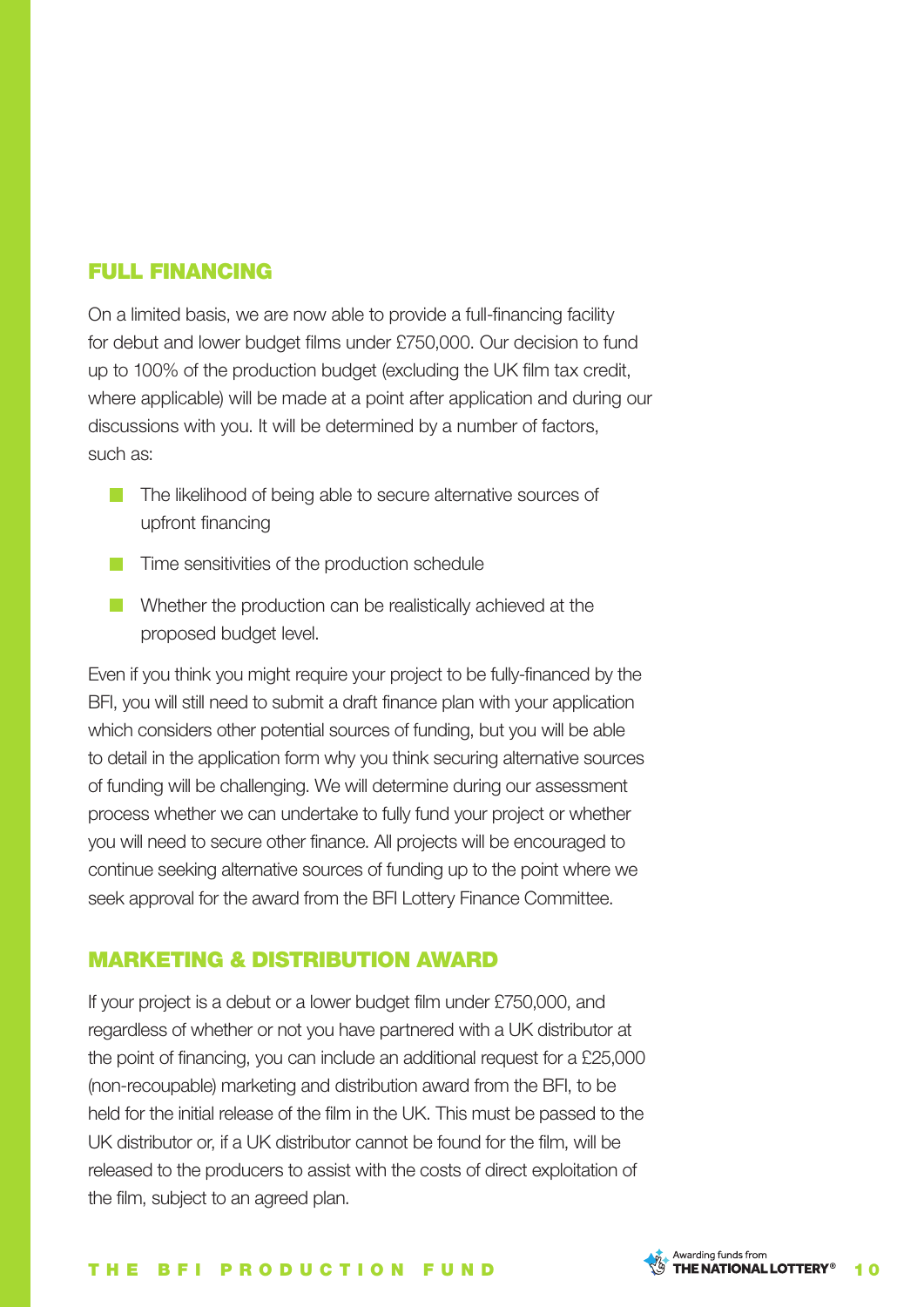Distributors may still be able to apply to the BFI's Audience Fund for additional support once a plan has been determined closer to release.

### CREATIVE MINORITY UK CO-PRODUCTIONS

Some of the BFI Production Fund's awards are made to international coproductions. Specifically, we allocate some of our funds to support up to 10% of the budget on creative 'minority' UK co-productions (fiction and animation) where the majority of the creative input comes from one of the UK's partner countries.

In addition to our core objectives, this funding is intended to support:

- **North-Class, non-British filmmakers working with UK creative** talent and cultural content; or
- International projects that give an opportunity to an outstanding, emerging talent from the UK; or
- International projects originating outside of the UK that will be enhanced by UK involvement.

If relevant to your project, please consult the International Co-productions page of the BFI Film Fund website prior to submitting your funding application. The application form and assessment process are the same as for other production applications, but you will be asked to indicate on the form if the film is a minority UK co-production.

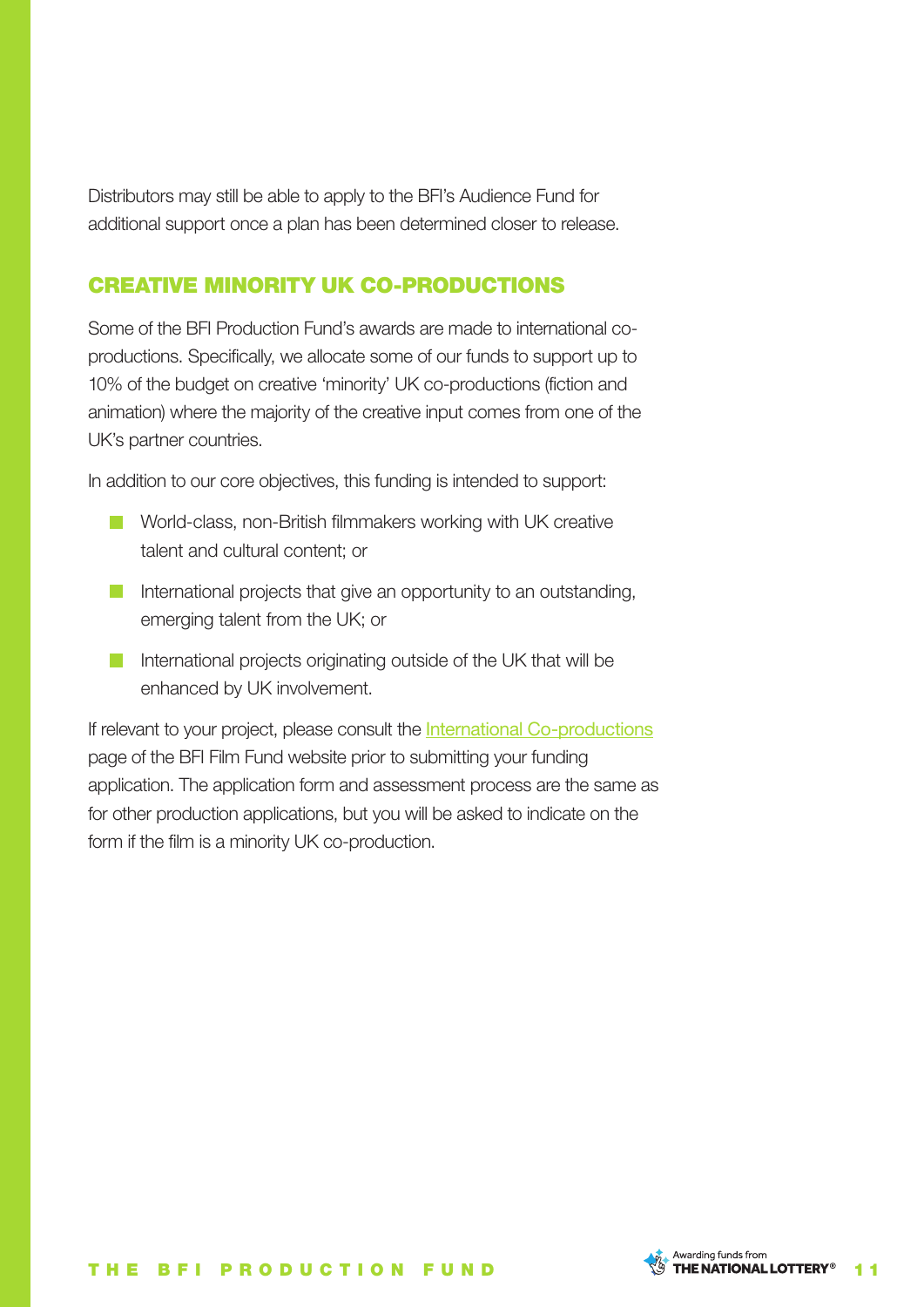### NUMBER OF PROJECTS IN PRODUCTION

There are no restrictions on the number of applications you can make for different projects but we expect the lead producer to be dedicated to the project during production and you should bear this in mind when applying.

### SPECULATIVE SUBMISSIONS

As a National Lottery Fund we can only consider funding projects that have been submitted to us through the formal National Lottery application process. This means that we cannot accept, or read, informal submissions such as scripts or application materials submitted by any means other than via the online application portal.

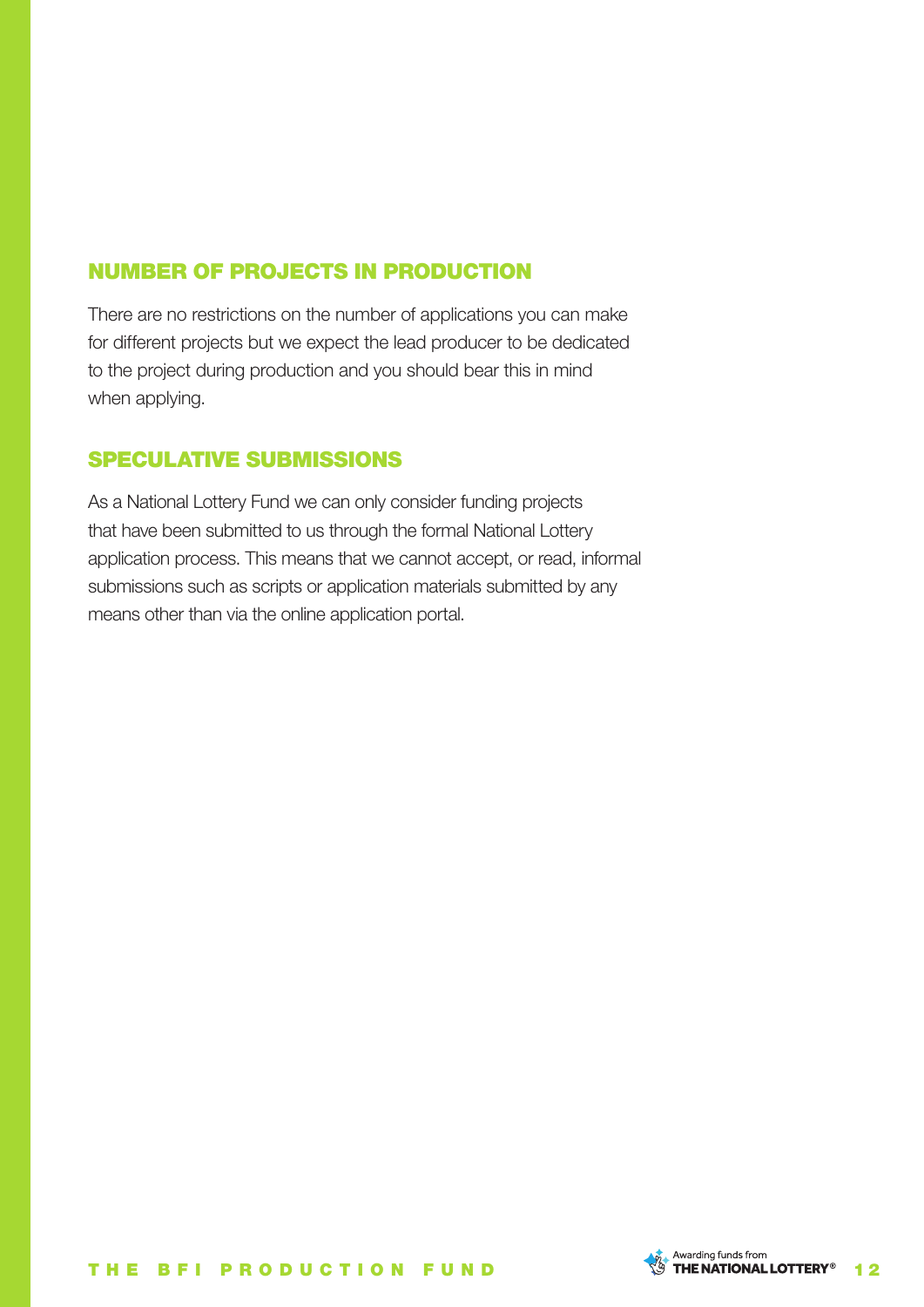## HOW DO I MAKE AN APPLICATION?

Applications can be made at any time, and further details on the timeline of assessment can be found later in these guidelines. To apply for funding you will need to complete an application online.

When first using the online application tool you will need to create an account which will allow your applications to be saved and reviewed before submission. You will be able to access all of your past online applications and in-progress applications at any point by logging into your account.

If you need additional support using the application form please contact us at productioncoordinator@bfi.org.uk

### CONTENTS OF THE APPLICATION

The application form consists of a series of questions regarding your company, the filmmaking team and the project itself. You will be asked to include links to relevant samples of the director's previous work along with any other visual materials you think might be relevant, e.g. mood reels, images etc, and your preliminary production package.

Please remember that we will be reviewing a considerable number of applications and have to turn down many more projects for funding than we are able to support, so it is important to make an impact with your application.

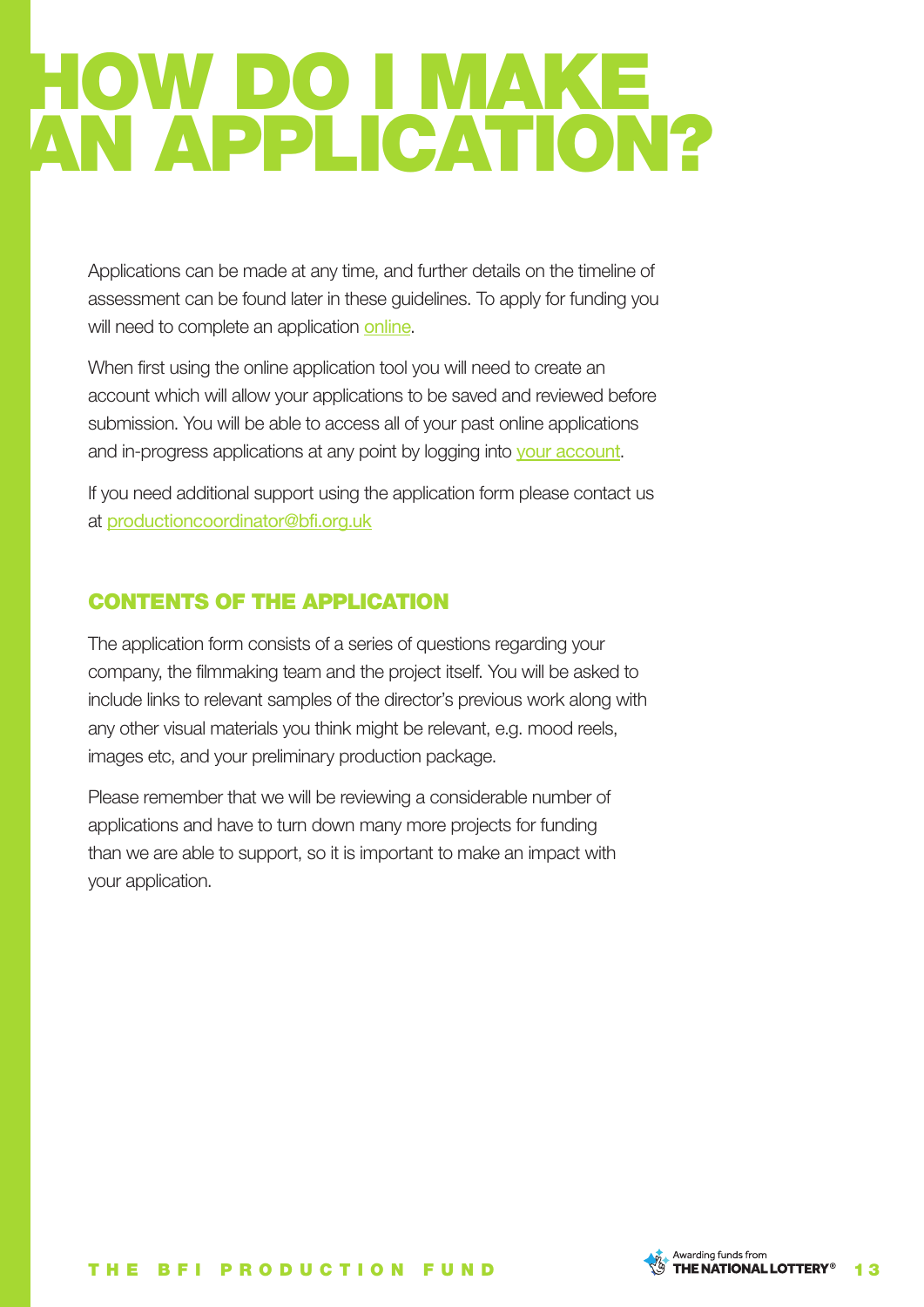Your application should cover both your creative and strategic ideas for the project. You will be asked to detail in, or attach to, your application:

- **The synopsis, story and themes**
- Biographies and the key examples of the director's previous work which are most relevant to your project
- The filmmakers' reasons for wanting to make the film e.g. why this story? And why now?
- **Preliminary casting ideas and how you are planning to approach** potential cast
- Where and when you are hoping to film
- **Nour potential or actual financial partners and any expenditure** to date
- The preliminary production package and the amount you are requesting from the BFI
- **Nour plans for managing production resources and the budget**
- **Any anticipated unusual or challenging technical or** budgetary requirements.

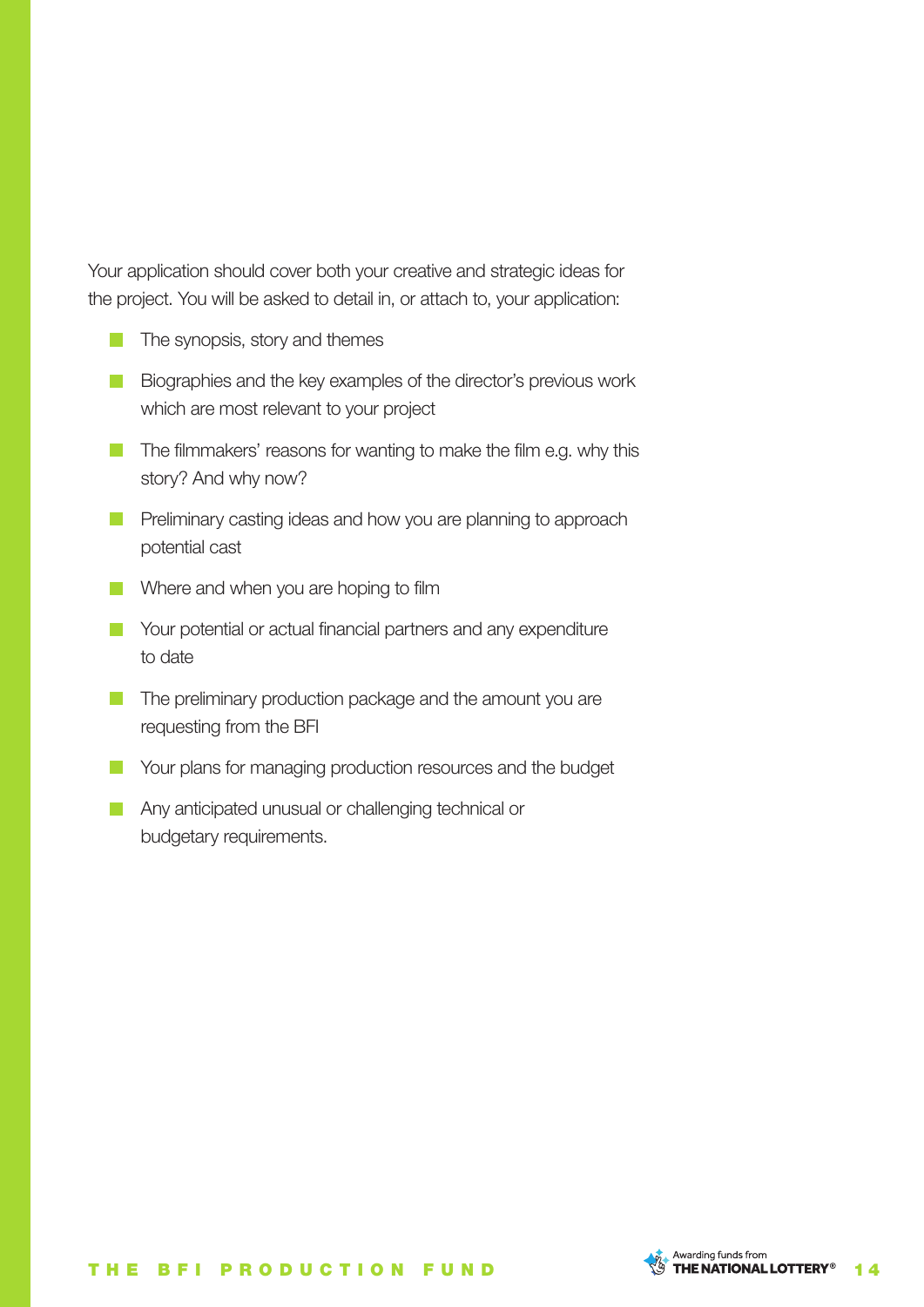### BFI DIVERSITY STANDARDS FORM

As part of your application, we ask you to complete a BFI Diversity Standards form. You should use this form to describe your plans and intentions for diversity in your project, responding to the BFI Diversity Standards. This means detailing how you will address industry underrepresentation in relation to disability, gender, race, age, sexual orientation and socio-economic status.

If your plans are not fully developed at the point of application, then please state the stage you are currently at and explain how you will turn your aims into actions. If we are interested in supporting your project we may ask you to further develop your ideas before we make a funding decision.

If your team or organisation has a long-standing commitment to diversity, enabling you to meet the BFI Diversity Standards by continuing your current practice, your application should outline how you will build on past achievements and show leadership to the wider industry.

Successful applicants will be required to submit an **Equality Monitoring Report** before final credit sign off. This will request information on the contributors to your project and will be used to measure success against the BFI Diversity Standards. Projects achieving a high level of good practice will be able to display the Screen Diversity mark of good practice in the end credits to advertise to the industry and audiences the contribution that their film has made to sector diversity.

Please note that the information provided by applicants within both their Diversity Standards and Equality Monitoring forms will be anonymised and used to help inform future funding decisions, research and strategy.

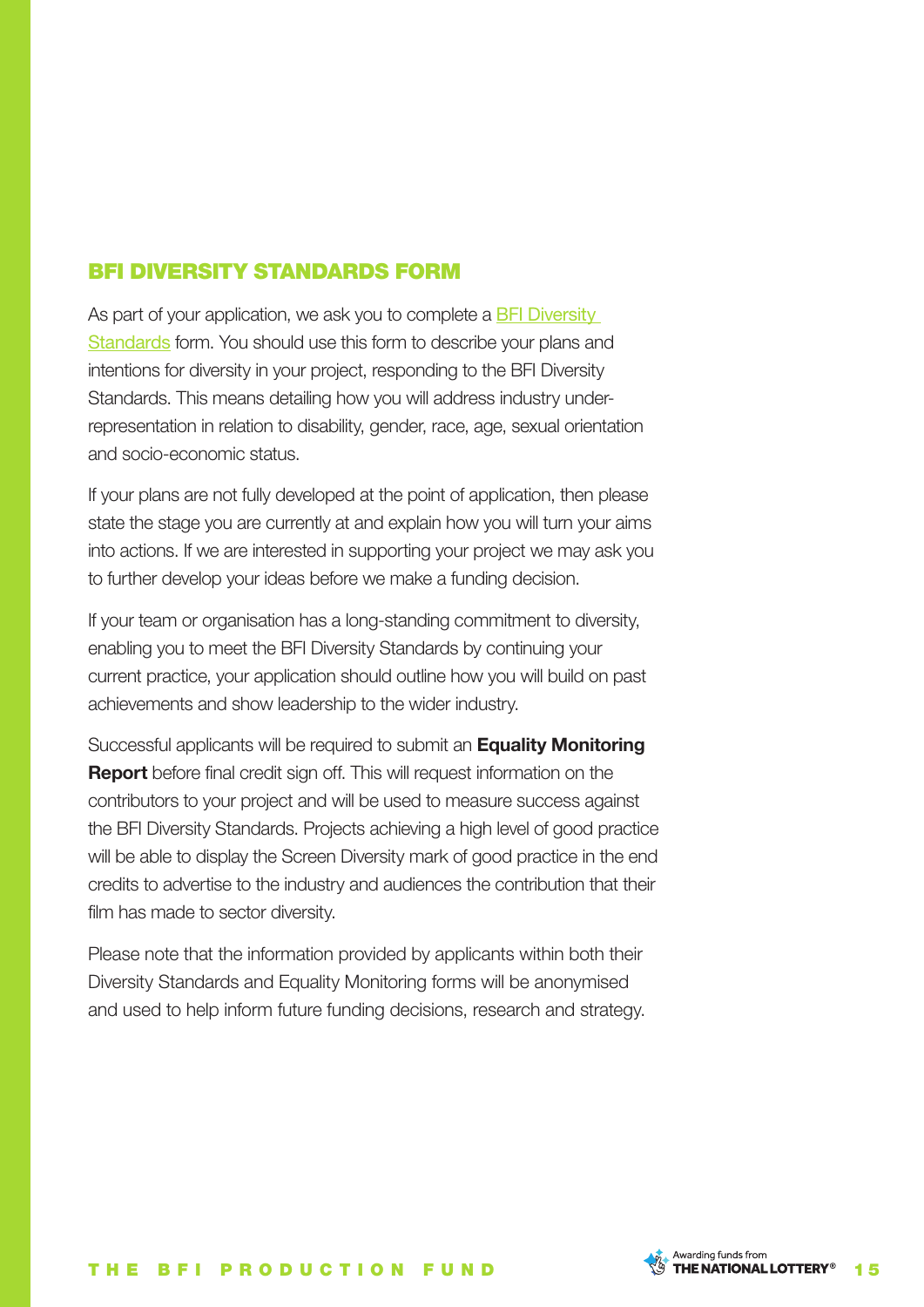### ENVIRONMENTAL SUSTAINABILITY

We do not ask you to detail environmental sustainability at application stage but you should be aware, before you apply, that it is a requirement of our funding.

The BAFTA albert certification scheme and carbon calculator introduces greener ways of working for film productions, allowing teams to measure their efforts in mitigating their film's impact on the environment.

Star ratings, determined by the range and effectiveness of green initiatives implemented, are awarded to productions for their sustainable production techniques and achieving carbon reduction.

Starting at the pre-production stage, teams can work through a range of ideas and suggestions from a bespoke checklist, decide which aspects work for them, and then put them into practice. To ensure the rating system is robust and meaningful, each action must be supported with evidence or other auditable information to verify the process. Productions should follow these core principles:

- Seek to reduce the negative environmental impact of film production wherever possible
- Share and embed sustainable values and behaviour with cast, crew and their supply chain
- **Promote sustainable production to colleagues within the production** and across the wider industry.

All productions in receipt of BFI funding are required to complete and submit an albert report and carbon calculator to us at the end of the production: https://calc.wearealbert.org/uk/.

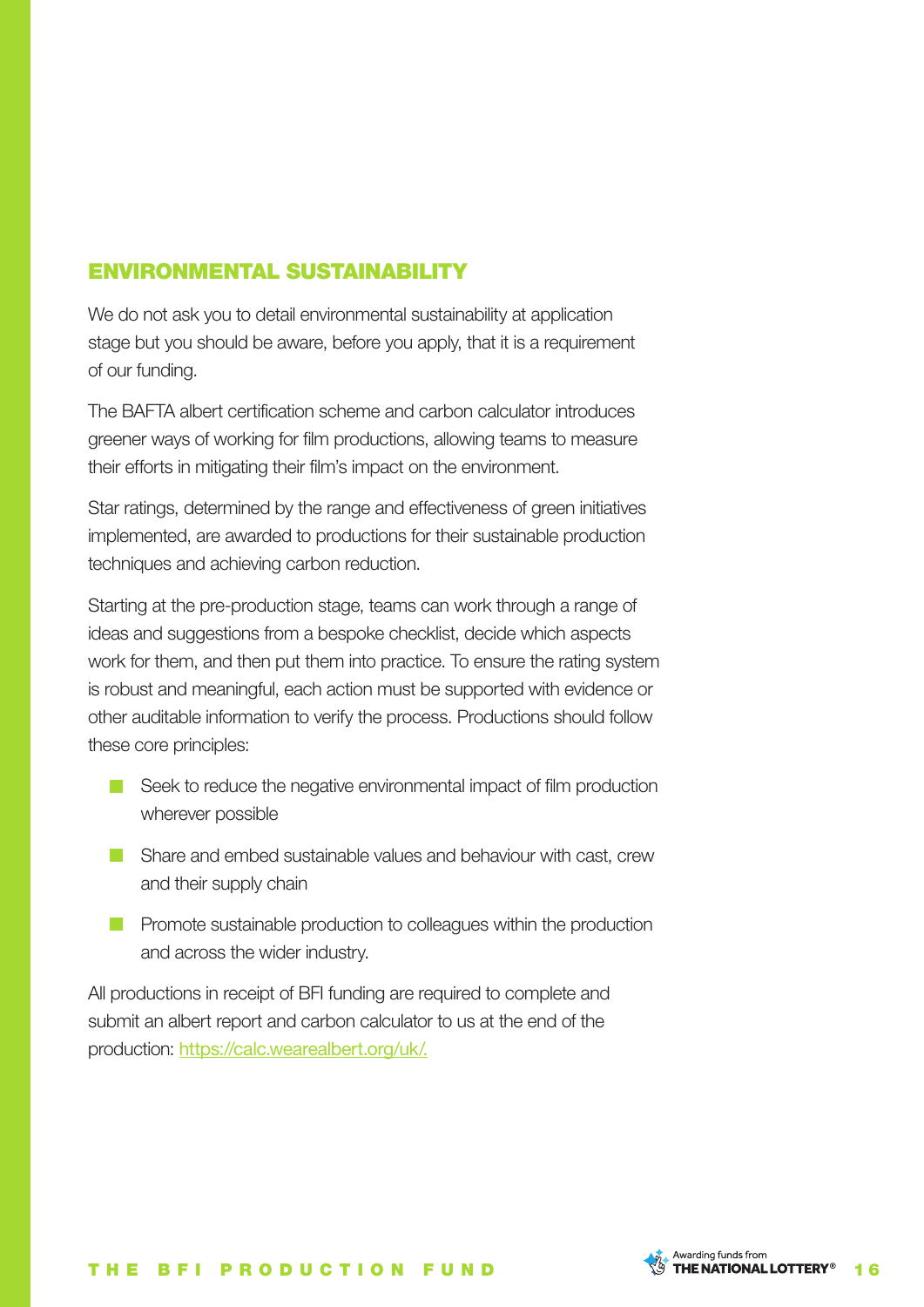To help you achieve this, BAFTA albert delivers free carbon literacy training to understand climate change, the environmental impacts of film production, how to calculate the carbon footprint of your film, and understand what actions can be taken to create a more sustainable production. We encourage at least one person from your team to attend one of these sessions. Please check here for upcoming training dates: wearealbert.org/help/get-trained.

### SUPPORTING MATERIALS

We ask you to submit relevant supporting materials (e.g. script, visual materials, mood boards, reels and your preliminary production package) at application stage. We may decide not to review all of these before making a decision. If we decline your application, all supporting materials will be deleted from your submitted application in line with our record retention policy.

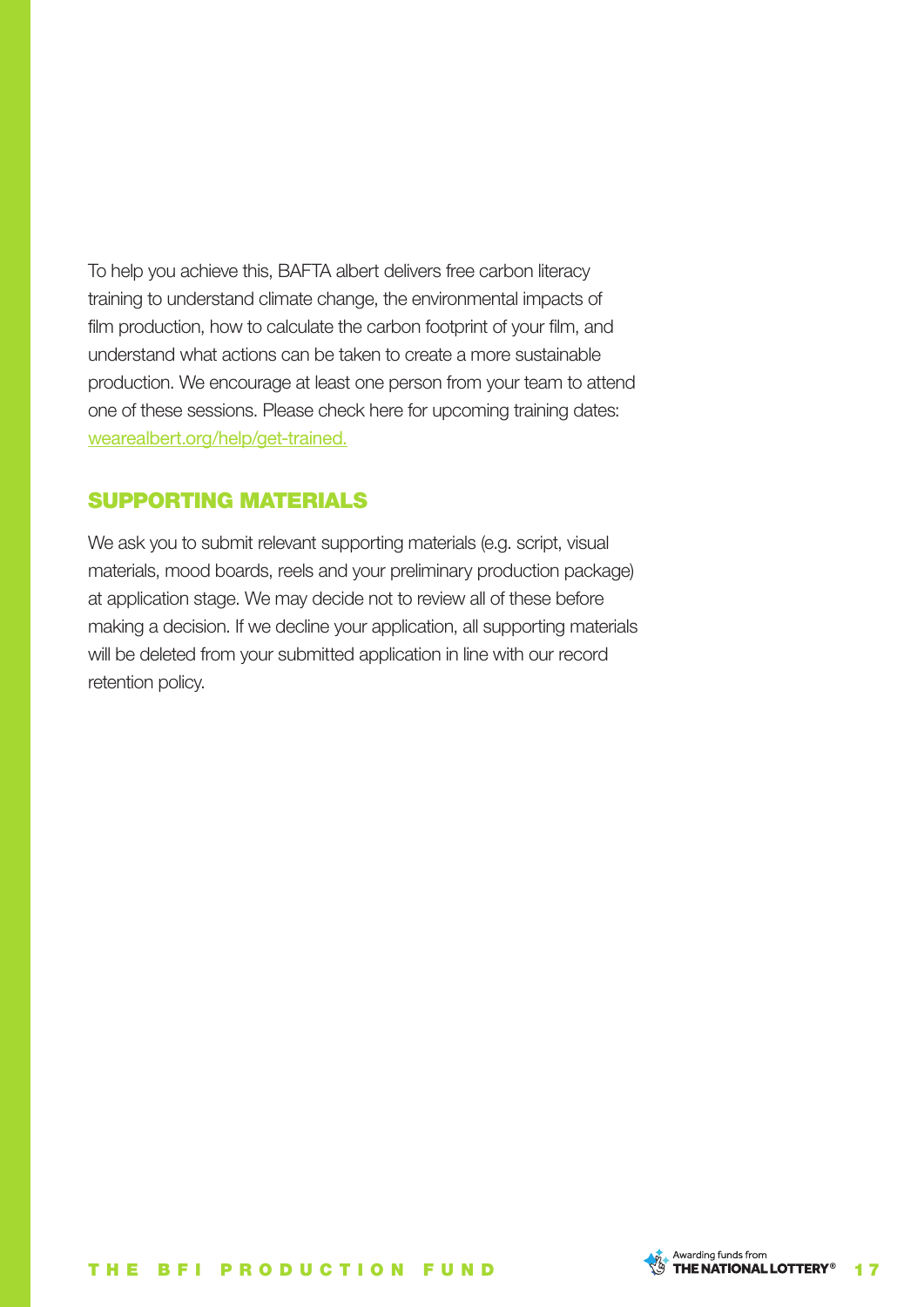## WHAT HAPPENS TO MY APPLICATION?

Your application will go through the following steps:

- **Confirmation of Receipt**
- Eligibility Check  $\mathcal{L}^{\text{max}}$
- **Stage I Assessment (Application)**
- **Stage II Assessment (Script, Production Package, Materials,** Filmmaker meetings)
- **Letter of Intent**
- Lottery Finance Committee

Once you have submitted your application, we will confirm by email that it has been received and a unique ID number will be assigned to the application.

You should receive this acknowledgement within two weeks of submission.

### A. ELIGIBILITY CHECK

We will check that your application is eligible for funding, against the criteria set out in these guidelines. If it is ineligible, we will send you an email to inform you that your application will not be progressing further. We may at this stage allow you to rectify an error on your application, if this is the sole reason that it is ineligible.

Incomplete applications will be considered ineligible and rejected, so please make sure you complete all sections on the application form with the information requested.

If your application is eligible, it will progress automatically to a Stage I Assessment.

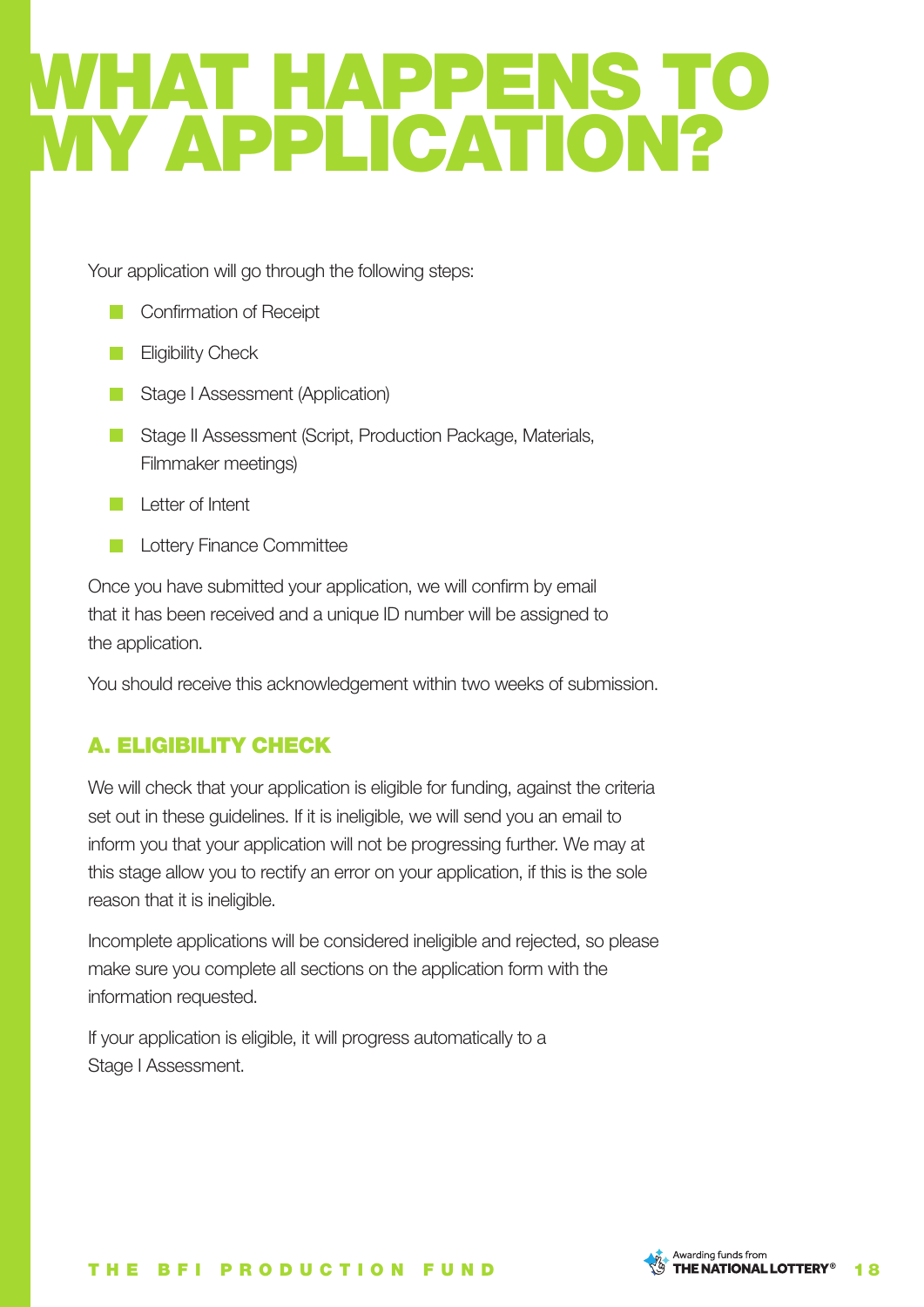### B. STAGE I ASSESSMENT

If your project is eligible, we will assess your application against the following criteria:

- Does the application respond to one or more of our core objectives for the fund?
- **How compelling and feasible are the filmmakers' creative and** strategic statements?
- $\blacksquare$  Has the application engaged meaningfully with the BFI Diversity Standards?
- Do the ambitions of the project feel realistic for the experience of the team?
- Does the application make a compelling argument for National Lottery support?
- Would the project be a distinctive addition to a balanced slate of projects?

The assessment process will also take into account how you have managed any previous BFI funding you have received.

Projects which are not progressing to the Stage II Assessment will be declined by email stating that we have reviewed your application, that we are not considering it further and that your application is now closed.

The timeline for this decision is as follows:



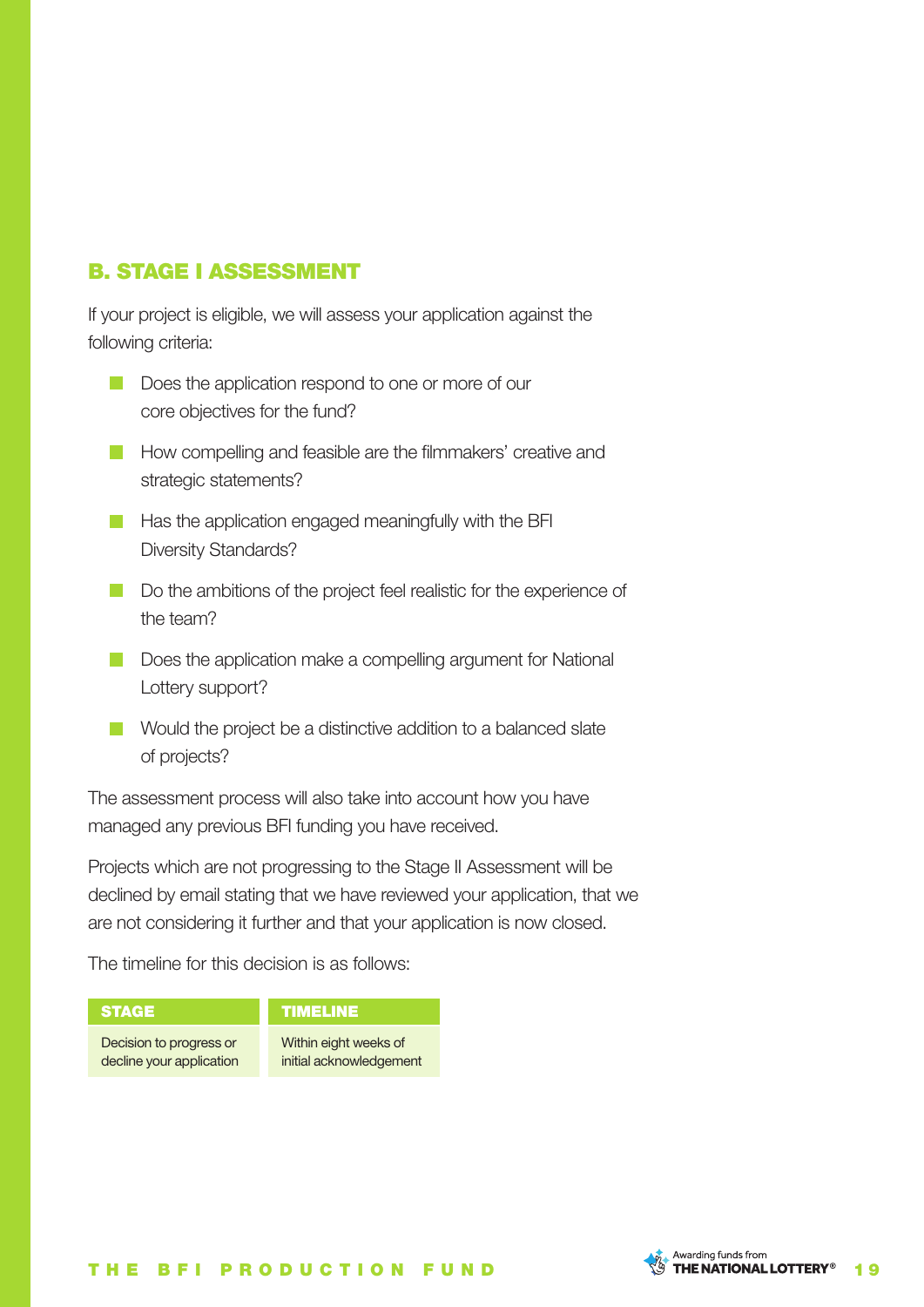### C. STAGE II ASSESSMENT

If your application progresses to Stage II, we will undertake a more detailed review of information supplied with the application - with a view to making a decision on whether to either offer support for the project in principle or decline the application. The information we review is likely to include the script along with any, filmmaker mood boards, showreels, examples of previous work and the preliminary production package. we may use external readers to provide us with coverage of scripts.

As part of this detailed assessment stage, projects which we consider have responded most successfully to our core objectives, and have also garnered initial support based on the assessment of the script and support materials, will progress to consideration at a monthly Team Read discussion. We only expect to read and discuss a limited number of projects per month, which means we will not be able to progress a significant number of projects beyond this point.

As part of our assessment, and typically following the monthly Team Read discussion, you might be invited to a meeting to discuss the project further, where all members of the team making the application should try to attend. Please note that applicants who are invited to a meeting with the BFI Film Fund, but may need assistance with the financial costs of travel or childcare in order to attend the meeting, may apply for a bursary. More details can be found here.

It is important to understand that having a meting does not mean that we have made a commitment to funding your project. the meeting is an opportunity for us to discuss the project with you in more detail, to ask any outstanding relevant and practical questions we might have about your approach, and it will give your team the opportunity to outline your ideas in more detail. You may need to supply further information after the meeting and we will need to review this before we can make a final decision.

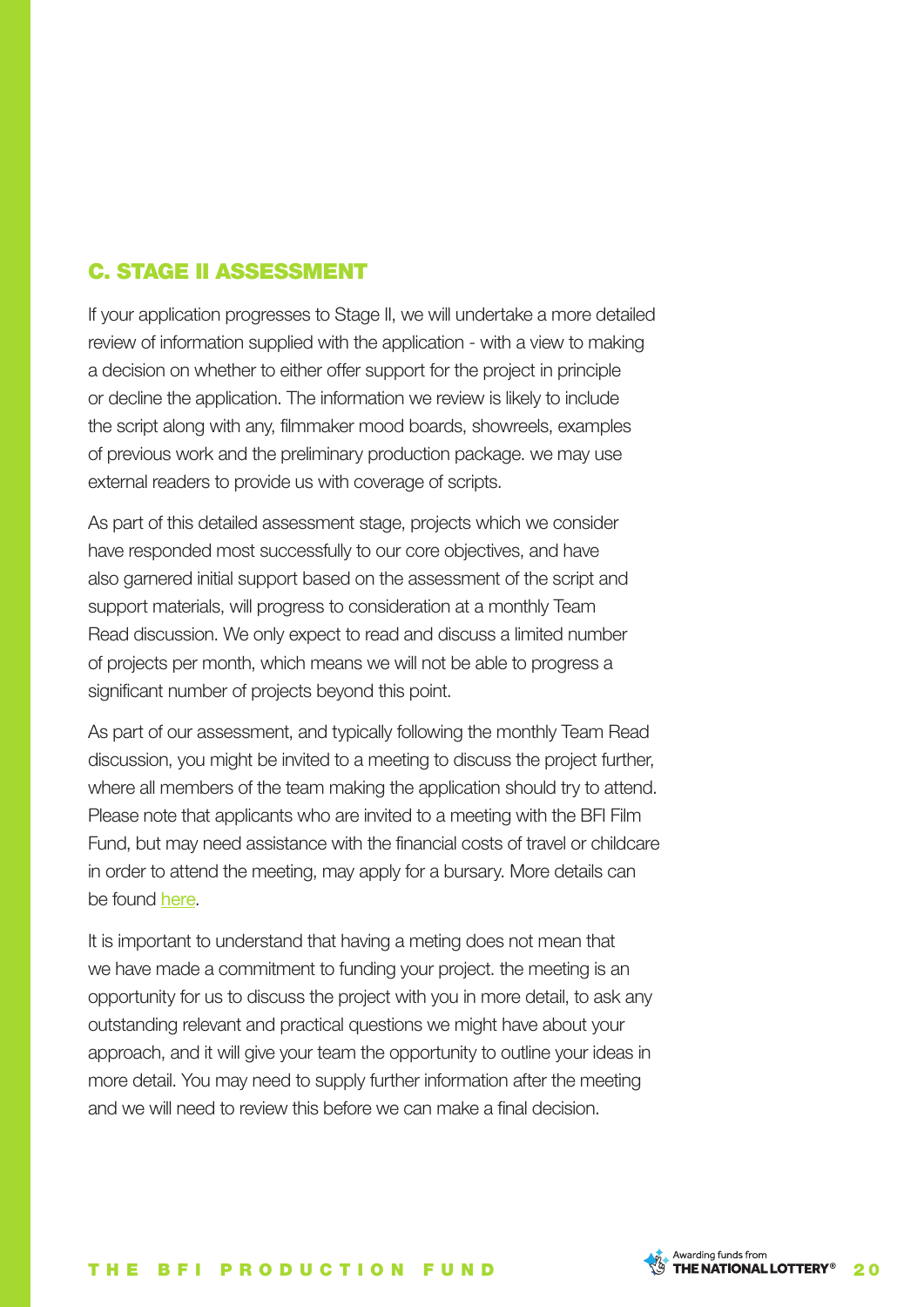**If we have requested further materials or work from you and have not received this after six months, your application will automatically be marked as 'withdrawn'. You will be able to reapply at a later stage if you wish.**

Projects which are not progressing after the Stage II Assessment will be declined by email stating that we have reviewed your application, that we are not considering it further and that our application is now closed.

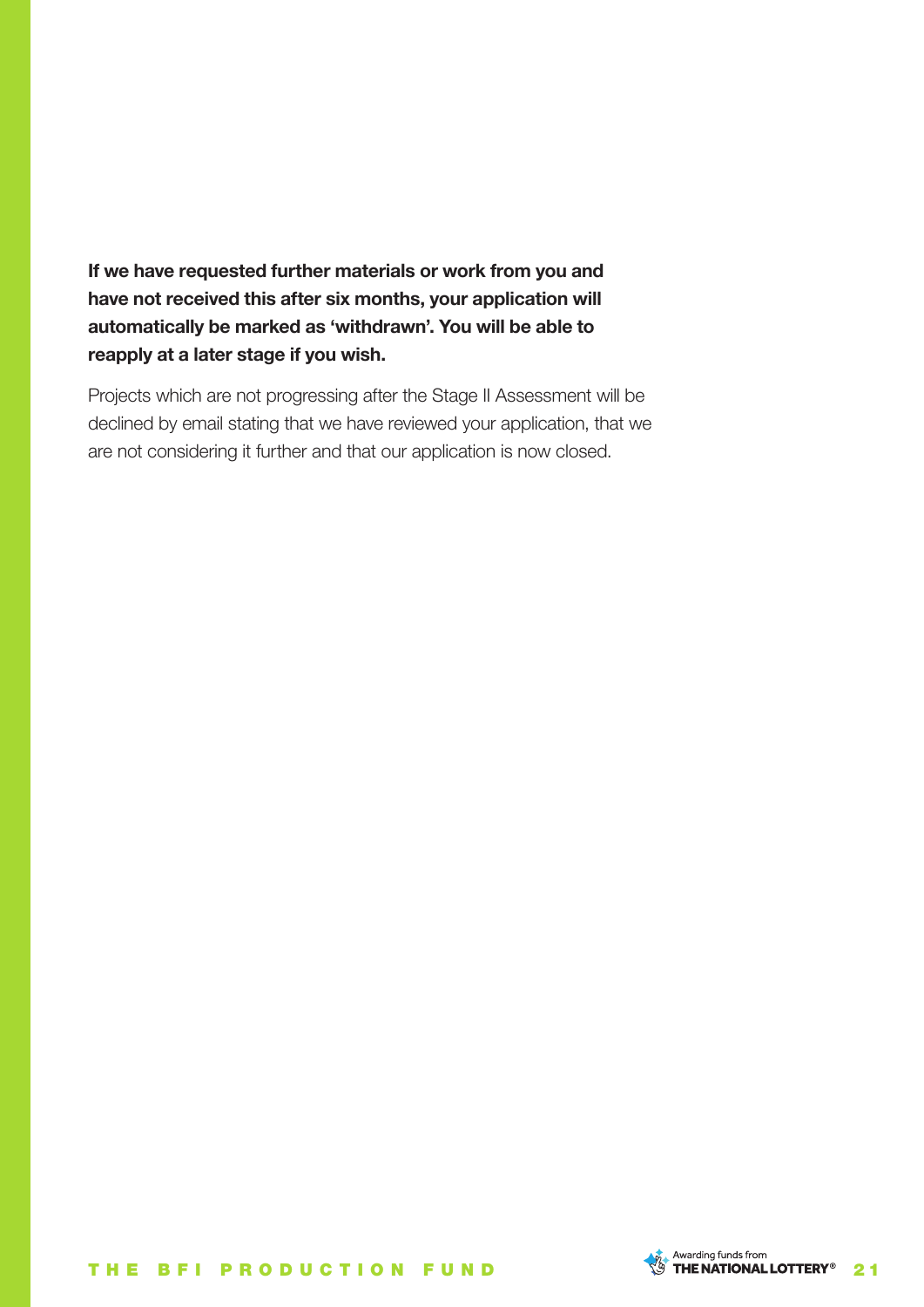### E. LETTER OF INTENT

If we decide in principle to take your application forward for production funding, we will issue a formal but conditional expression of interest in funding your film (a 'Letter of Intent'). This may be useful in helping you to secure other investment or talent for your project. The funding will be available for a specified period of time, normally six months, after which point the expression of interest and proposed funding will lapse and your application will be marked as 'withdrawn'. We will not keep the offer 'open' beyond this period of time as we want to ensure that funds are not tied up.

If you have not been issued with a Letter of Intent, you should not assume that we have made any formal expression of interest to fund your project.

Subsequent to issuing the Letter of Intent for production funding, further internal discussion with our Production, Business Affairs and Production Finance departments will take place before we are able to formally commit to the project and submit it for approval through the Lottery Finance Committee. This will involve reaching agreement on all of the following:

- **Production budget**
- Shooting script
- **Main elements (such as key cast and crew)**
- **Production timelines and schedules**
- **Proposed finance plan that matches the production budget**
- Recoupment schedule
- Sales agent (if on board) estimates and commercial terms
- UK distributor (if on board) and commercial terms. $\mathcal{L}^{\text{max}}$

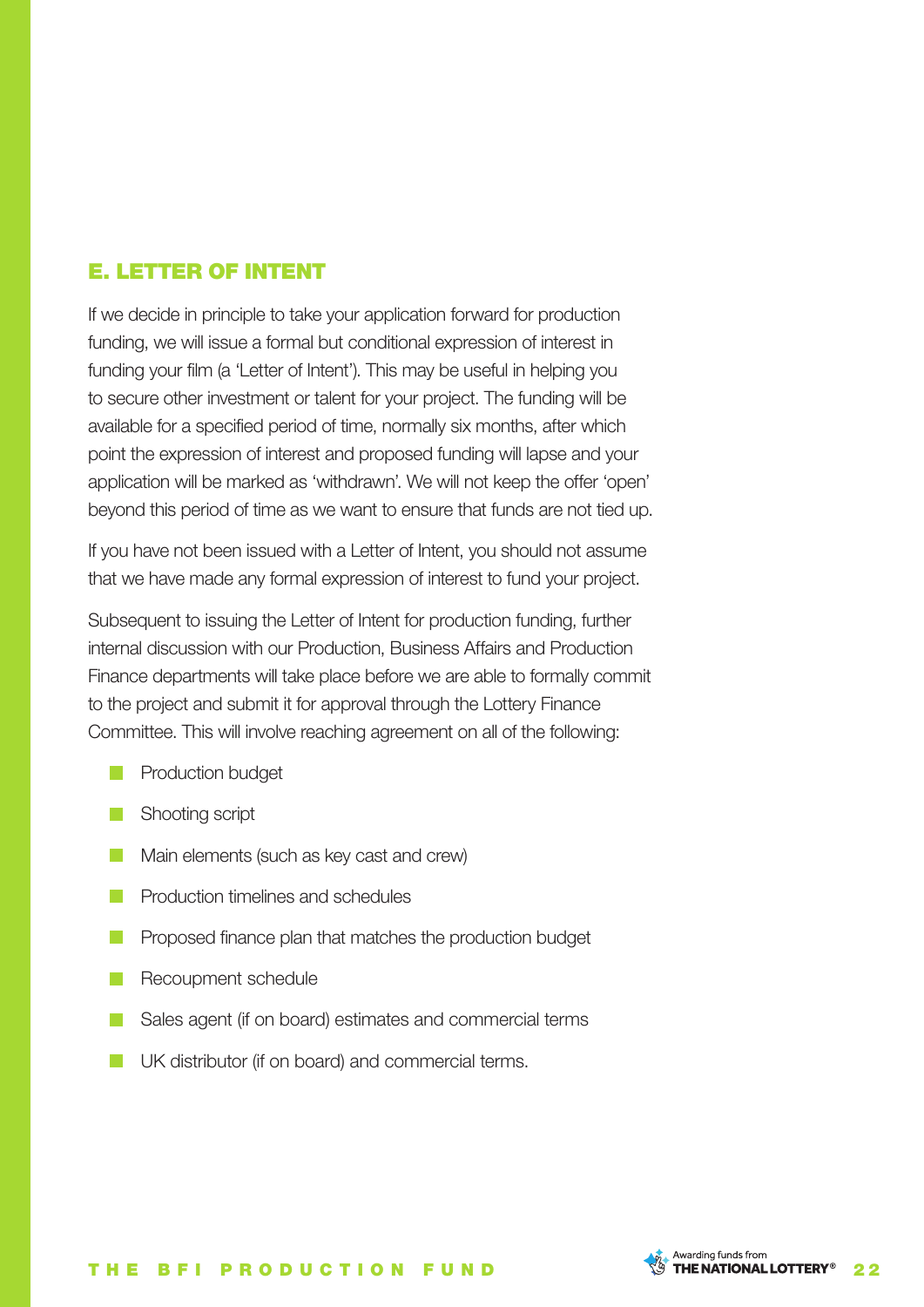Owing to the amount of time and resources needed to agree documents with other financiers ahead of production, if, we are unable to present a film project to the BFI Lottery Finance Committee (see below), for whatever reason, at least six weeks prior to the start of Principal Photography, we may withdraw our expression of interest to fund your project.

### F. LOTTERY FINANCE COMMITTEE

Once the above elements are agreed, funding recommendations are then made to the BFI Lottery Finance Committee for approval.

Successful and unsuccessful applicants will be informed in writing of our decisions as soon as possible. Our decision on whether we wish to support your project is final.

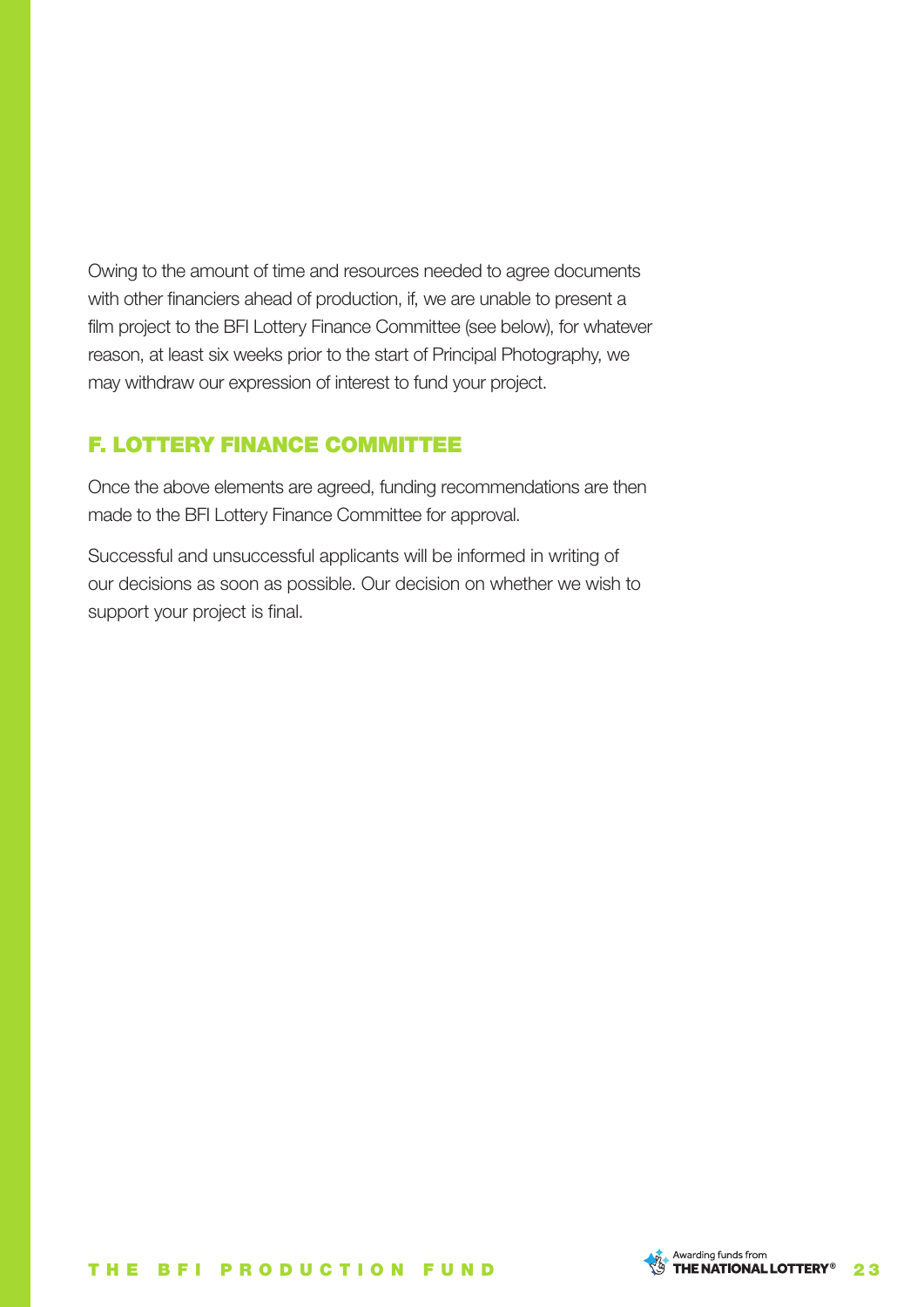## FEEDBACK

We aim to make the application process as fair and transparent as possible, but as a result of the volume of applications we receive, we do not have the resources to provide detailed feedback on projects where we are not requesting further material or a meeting.

In these circumstances, we will send you a standard rejection email and the documentation held on file for the assessment of these projects will simply state 'pass'.

If we have met with you to discuss your project and then declined it, we will try to provide some feedback, if requested, and if we have some constructive advice to offer beyond the meeting.

We are only able to support a very small percentage of the applications we receive so have to say 'no' far more often than we are able to say 'yes'. Applications may be declined for a number of reasons. For example:

- $\blacksquare$  The project was not eligible for funding
- We felt it did not align with our core objectives for this funding
- We felt the material was too ambitious for the budget
- **No** We felt the material was too familiar or derivative
- We felt that the filmmakers didn't yet have sufficient experience
- We felt that the project was not sufficiently prepared to move towards production
- We didn't feel that the project 'needed' National Lottery support, i.e. it should be financeable by other means
- $\blacksquare$  There was insufficient engagement with the BFI Diversity Standards.

We welcome constructive feedback from you on our application process so that we can continue to improve.

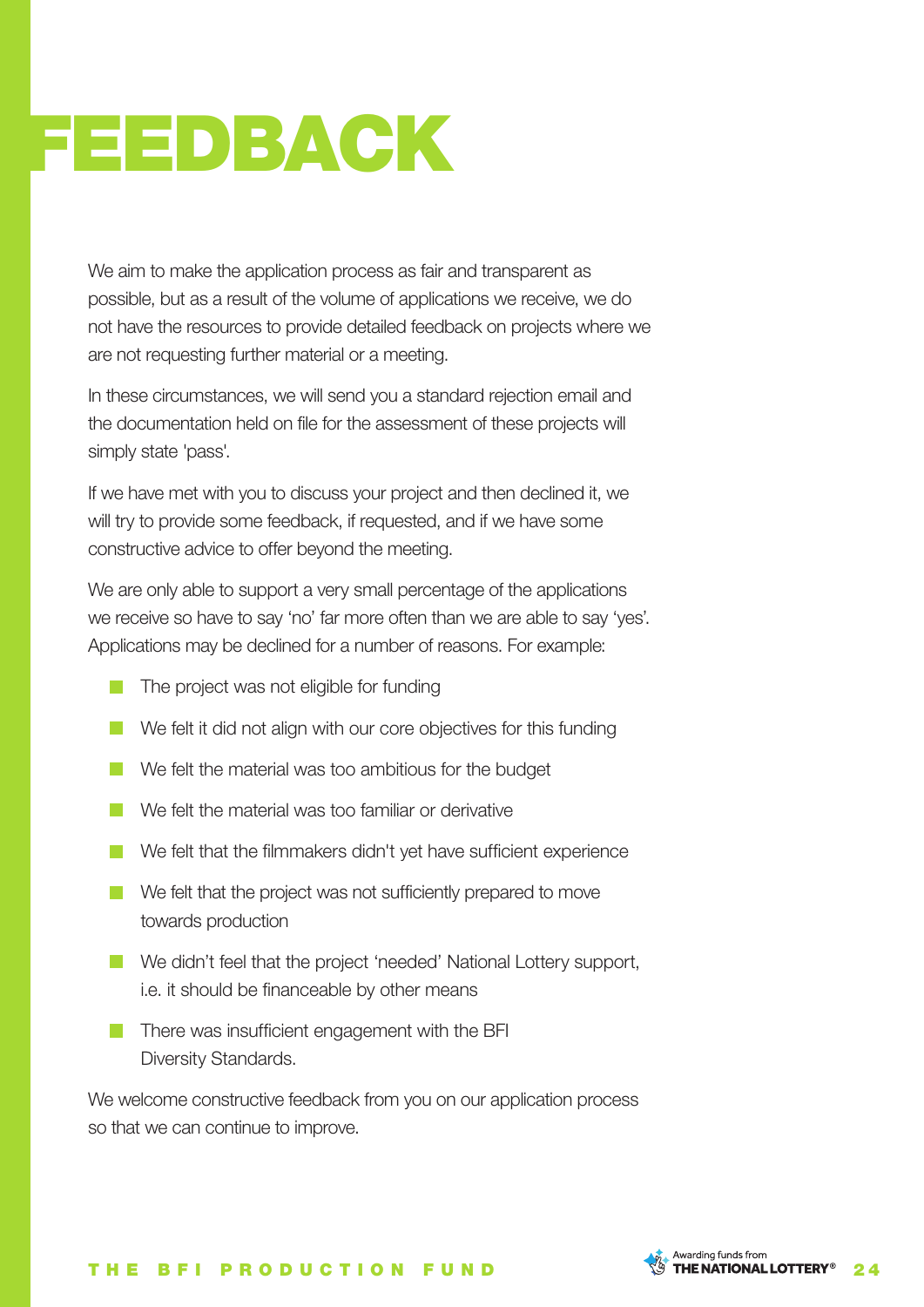# RESUBMISSION

No resubmissions can be made to the Film Fund for projects that it declines, unless there is a substantial and significant change in elements. This is usually a change of director, or a significant rewrite of the material with a different writer.

We will also allow a resubmission in situations where we have directly recommended further development of the project, or where projects have been withdrawn, or where a previous Letter of Intent has lapsed and we have confirmed that we remain interested in the project.

If you meet one of the above criteria and submit a new application for the same project, please ensure that you clearly identify the revised elements of the project in the new application.

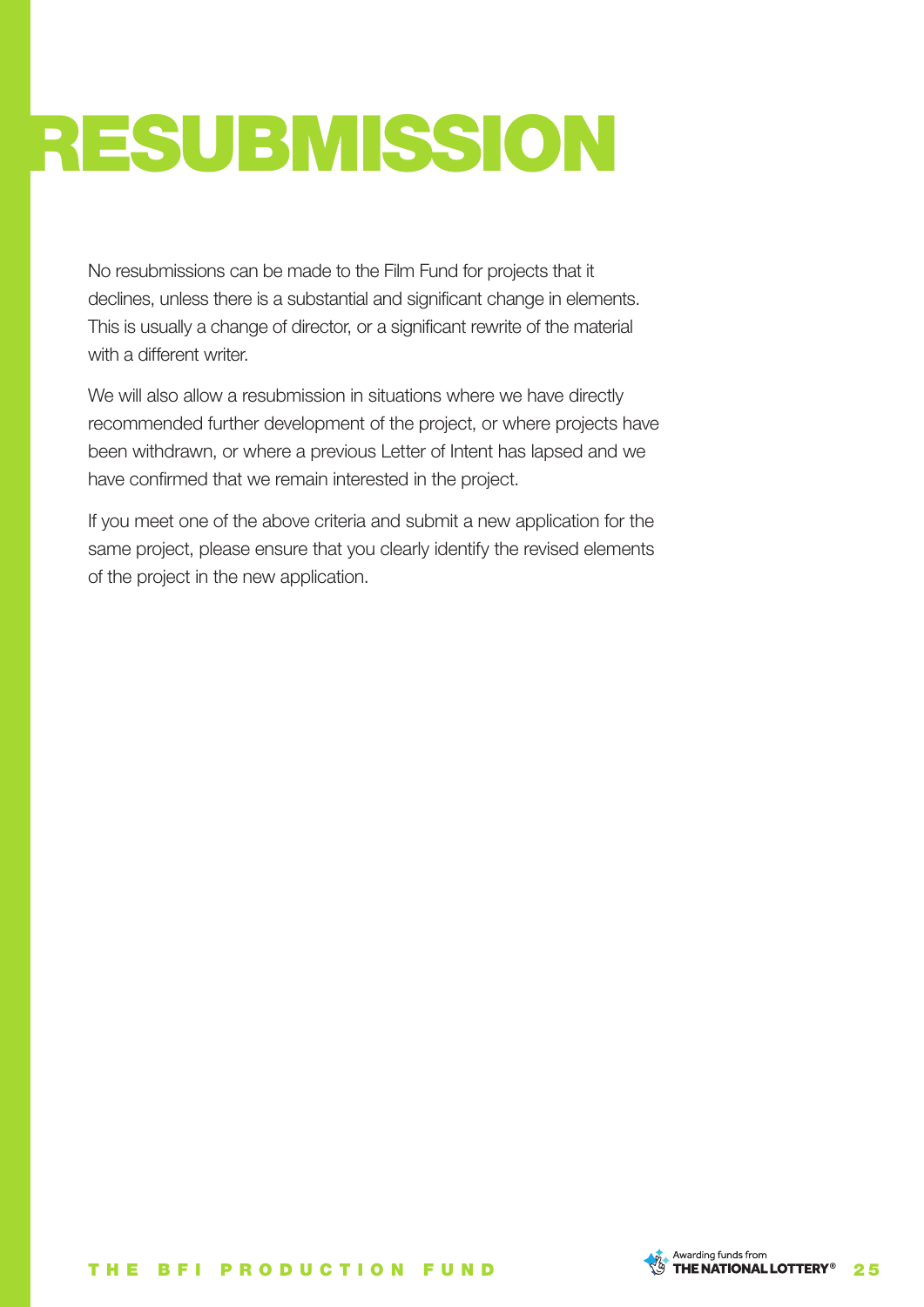## SUCCESSFUL APPLICATIONS

If your application is successful, you will be made an **offer of funding.**

You will be required to enter into an agreement with the BFI that sets out the Terms and Conditions of our production funding. These conditions will include the following:

- **1** The BFI will pay the funding to a limited company registered in the UK (either as a company incorporated in the UK or incorporated in the European Union or European Economic Area and registered as a branch in the UK).
- 2 The BFI funding will be recoupable by the BFI.
- **3** The BFI Locked Box initiative will apply to the BFI's production funding. This is a 25% share of the BFI's recouped investment in the film until the BFI has recouped 50% of its total investment, rising to 50% of the BFI's recouped investment until the BFI has recouped 100% of its investment. This corridor of revenues is payable into a Locked Box bank account held by the BFI for the benefit of the UK production company, writer and director of the film who may draw-down those funds and spend them on development or production of film projects or on staff skills training, subject to certain conditions.

**4** The BFI supports the UK production company being entitled to recoup an amount equal to the UK Tax Credit advance included in the final finance plan for the film (subject to a cap of the actual amount of the UK Tax Credit proceeds, if lower). This is known as the UK Tax Credit Entitlement, and it will only be available to the UK production company if the other recouping financiers of the film agree. If available, the UK Tax Credit Entitlement will be payable, either alongside or (if required by the other recouping financiers of the film) after the BFI's recoupment of its production funding, into the Locked Box for the sole benefit of the UK Production company, who may draw-down those funds for future development or production activity, or on staff skills training, subject to conditions.

> Further information on the BFI's Locked Box initiative is available on the Locked Box page of the BFI website.

5 The BFI will require a proportionate share of financier net profits.

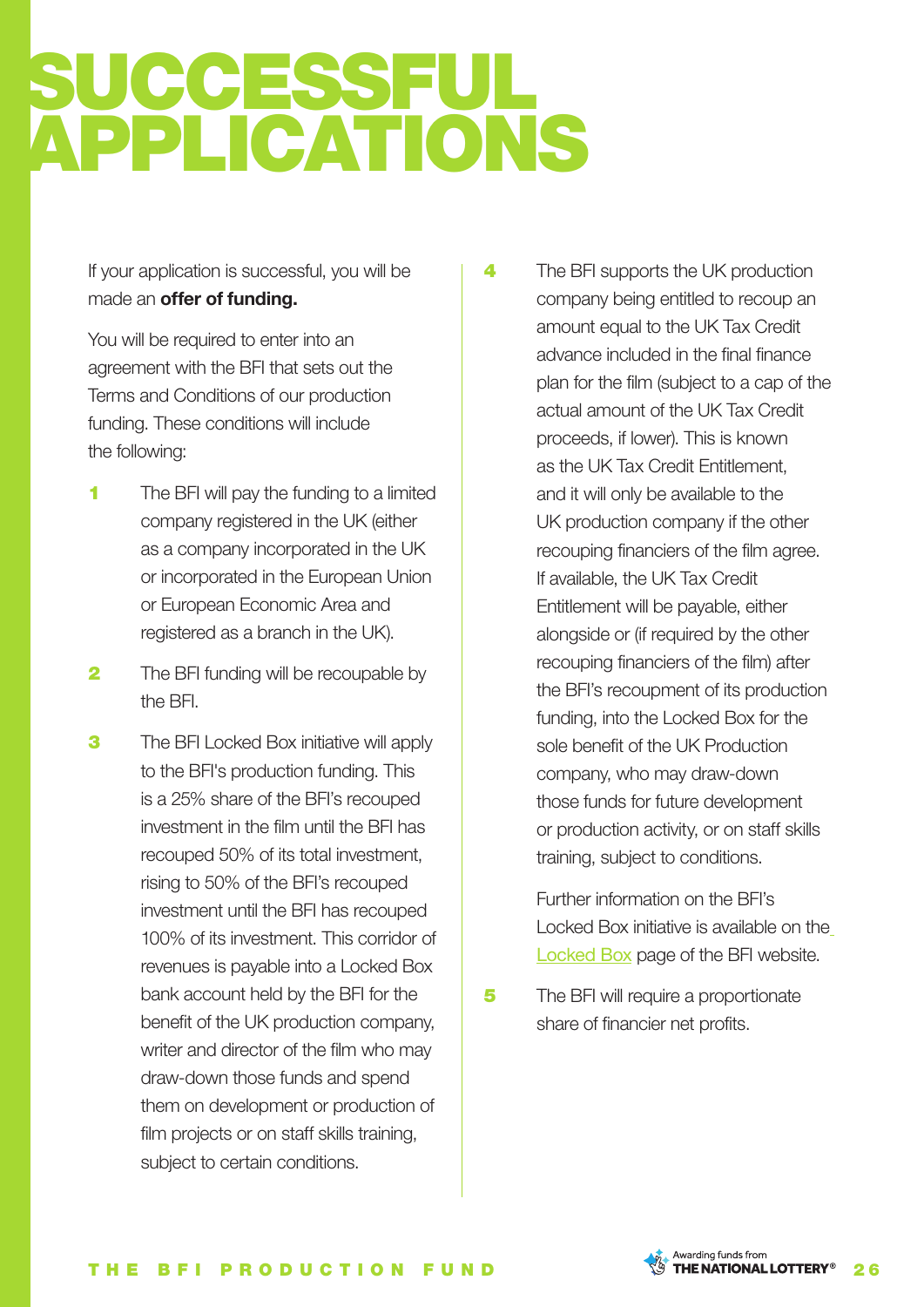- 6 You will be required to include the BFI/National Lottery animated logo and presentation credit at the start of the film and certain closing credits and logos at the end of the film. The BFI Film Fund may have up to two Executive Producer credits at the producer's discretion.
- **7** You will be required to assign a share of all rights (including copyright) in the finished film to the BFI, which the BFI shall hold in perpetuity and license back to you to make and exploit the film.
- 8 You will be required to clear worldwide rights in all media in perpetuity from all individuals or organisations who are contributing to, or whose material is to be featured in, the film (save only for music public performance rights).
- **9** The BFI will generally take a security interest over the company producing the film and may take a security interest over any co-producer.
- **10** The BFI may withdraw any offer of funding if it has reasonable concerns relating to the terms of any third party finance.
- 11 You will be required to pay the SIF levy of 0.5% of the film's UK core expenditure (subject to the SIF cap).
- 12 You will be expected to put in place all customary production insurances (including errors and omissions insurance) on which the BFI must be named as an additional insured.
- 13 You will be required to provide certain delivery materials to the BFI, the costs of which must be included in the budget of the film.
- 14 You will usually be expected to have a completion guarantee in place for your film.
- 15 All revenues for the film must be collected by an independent collection agent, and the sales agent will be required to direct all distributors of the film to make payment of all minimum guarantees and overages in respect of the film to the collection account.
- **16** The BFI will require certain approvals over your film including in relation to the terms of all other finance, the identity and terms of appointment of the sales agent and all distributors, and all key production and financial documentation prepared in relation to the film.
- 17 You will need to establish clear title to your project i.e. demonstrate you have or can acquire all the rights necessary to produce and exploit the film.
- **18** If you deliver your film within budget the BFI will support you in being able to receive up to 50% of any production underspend after payment to any UK Tax Credit funder of an amount equal to the reduction in the UK Tax Credit as a result of the underspend.



Awarding funds from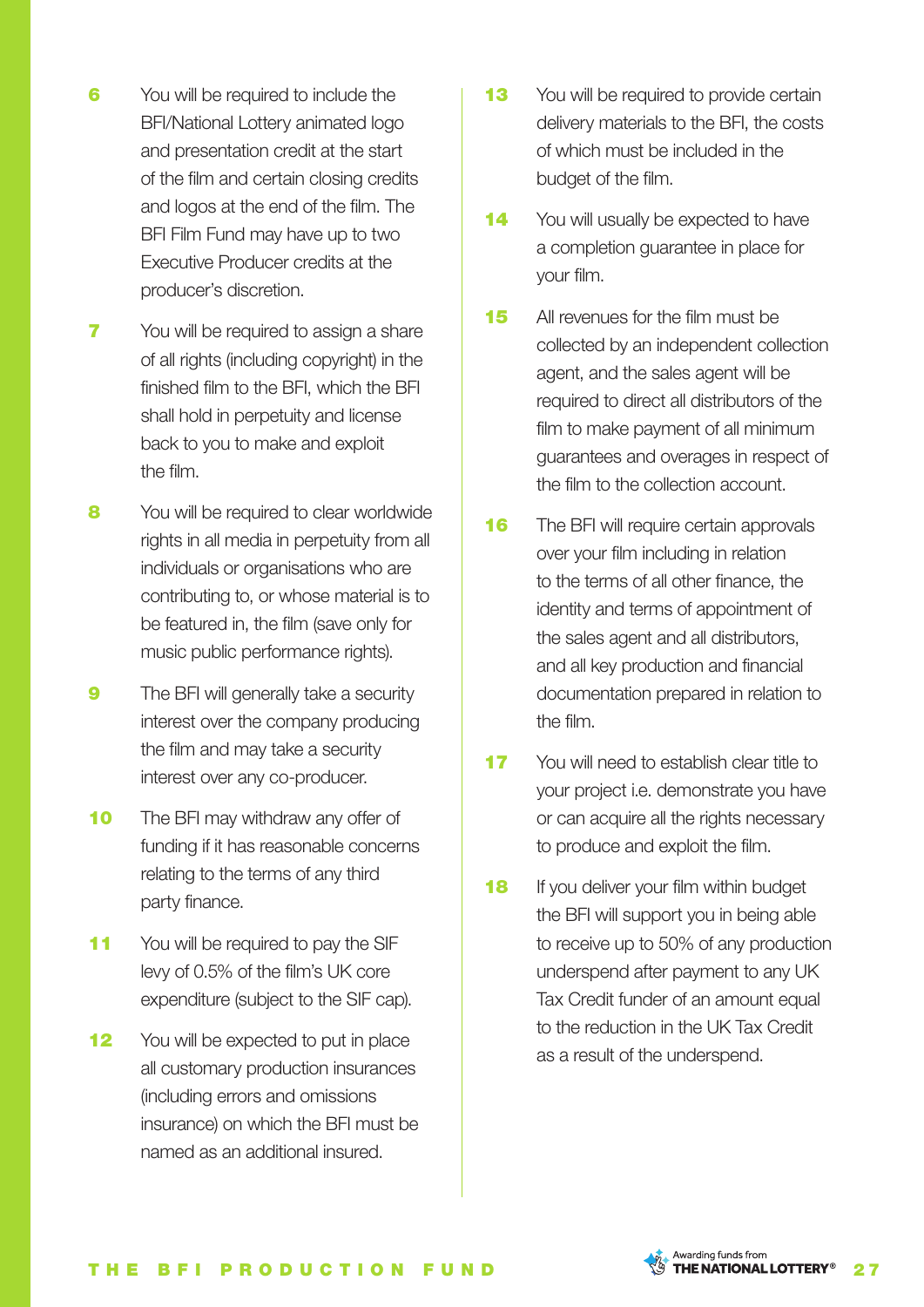- 19 You will be required to ensure that your film is produced in accordance with the requirements of all unions and guilds having jurisdiction and with all applicable laws and statutes.
- **20** You will be required to ensure that any agreement for the distribution of your film in the UK provides for the availability of soft-subtitling and audiodescription materials in cinemas and on any video-on-demand, DVD or Bluray disc release of the film.
- 21 The BFI will not commence cashflow until it is satisfied that you have complied with certain conditions as set out in the agreement. At our discretion, and subject to specific conditions, we may provide an advance in the form of 'pre-closing cashflow' up to a maximum amount of 10% of our funding, but there will be no automatic entitlement to this.
- 22 The BFI will hold back 5% of its funding (capped at £50,000) until delivery to the BFI of specified delivery materials, including disability access materials (and a letter from the UK distributor or sales agent confirming receipt of the same), an Equality Monitoring Report (which helps us to measure against the BFI Diversity Standards form that you submitted), a BAFTA albert report and carbon calculator and a final audited cost report certified by an independent auditor.
- **23** The BFI funding must be paid into a separate dedicated production account.
- 24 The BFI will expect to be provided with information about the progress of the production e.g. regular production reports and dailies, and to be able to attend any stages of production.
- **25** The BFI will have consultation rights over the assembly and all cuts of the film and a shared approval over the final cut (alongside other financiers, as is customary).
- **26** You will be required to comply with certain requests in relation to interns or trainees. You may be expected, if asked and where feasible and within reason, to participate in any apprenticeship schemes run by the Film Fund, either during production or at some point in the future.
- 27 You may also be asked to provide access to the production, or the film, for other BFI activities such as film education or fundraising screenings and/or from time to time to make yourself, the writer and/or the director of your film available (subject to professional commitments), to provide industry training or mentoring, if the BFI reasonably requests.
- **28** You will be required to deliver against the undertakings made by you in relation to the BFI Diversity Standards. Failure to deliver against those undertakings without good cause may affect your ability to receive future project funding from the BFI.
- **29** The finance agreement will include standard termination provisions.

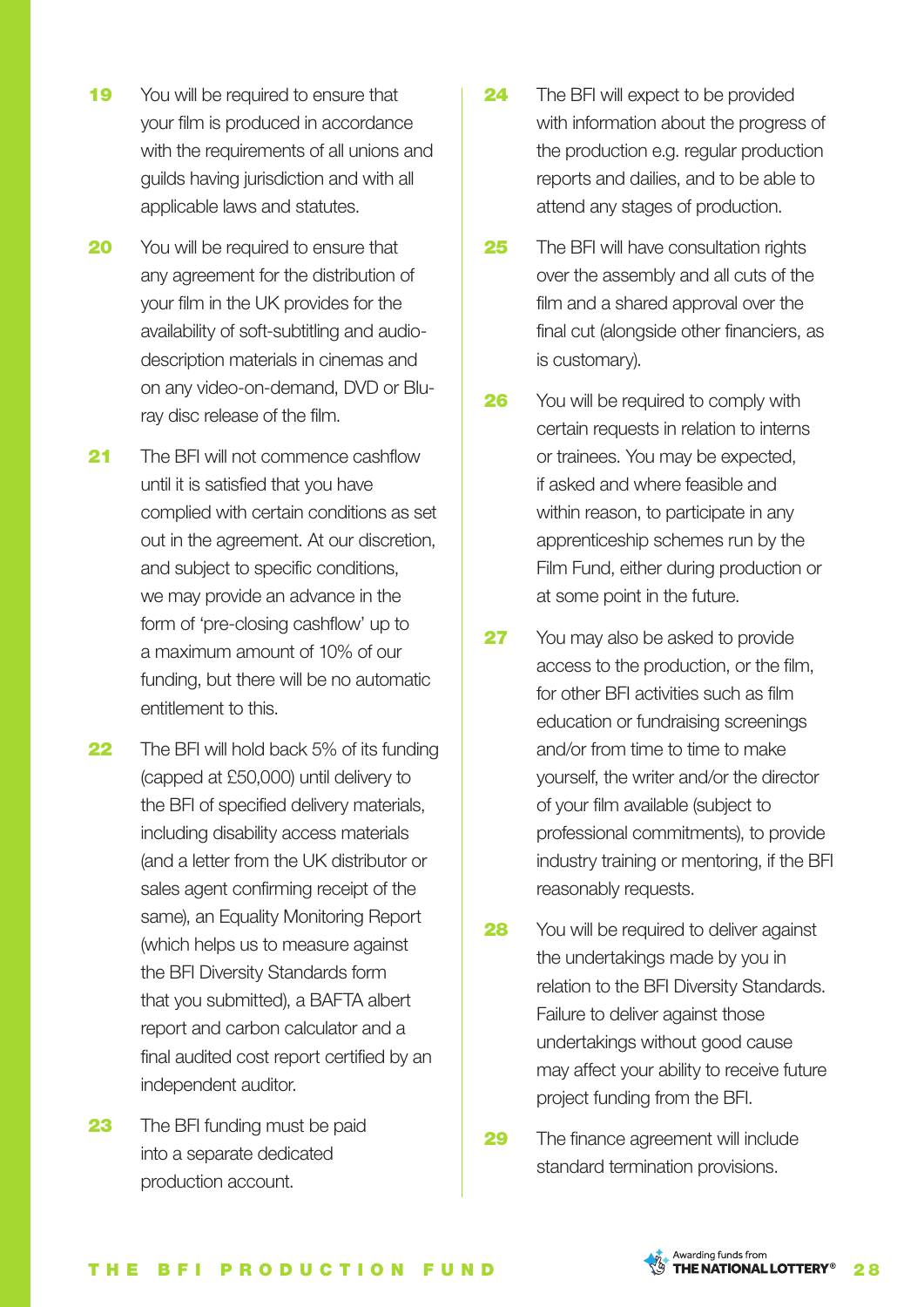### I NATIONA LOTTERY FUNDING GENERAL CONDITIONS

- 1 The information in these guidelines can change. The law and Government regulations on distributing National Lottery funds may also change. The BFI therefore reserves the right to review this funding scheme and/or change its policies, procedures and assessment criteria.
- **2** The application form does not necessarily cover all the information the BFI uses to decide which applications to fund. The BFI can ask applicants for extra information.
- **3** All applications are made at the applicant's own risk. The BFI will not be liable for loss, damage or costs arising directly or indirectly from:
	- $\blacksquare$  the application process;
	- the BFI's decision not to provide an award to an applicant; or
	- **dealing with the application.**
- **4** Please check your application form carefully. The BFI will not process applications which are incomplete or which do not comply with these guidelines.
- **5** The BFI's decisions on applications are final.
- 6 The BFI will not pay any funding until it has received a fully executed copy of the funding agreement and any conditions precedent to that agreement have been satisfied or waived by the BFI.
- **7** The BFI will publicise information on the number of applications it receives and the awards made. This information will include the name of the successful applicant, award amount, project name and project details.
- 8 The Freedom of Information Act 2000 gives members of the public the right to request certain information held by the BFI. This includes information held in relation to applications to the BFI's National Lottery funding programmes or schemes. Therefore if you choose to apply to the BFI you should be aware that the information you supply, either in whole or in part, may be disclosed under the Freedom of Information Act.
- **9** Sometimes the RFI's Governors or members of staff may be involved in some way with applicants. This interest has to be declared in applications from such applicants. The relevant Governor or staff member will not be involved in assessing the application or the decision to make an award.